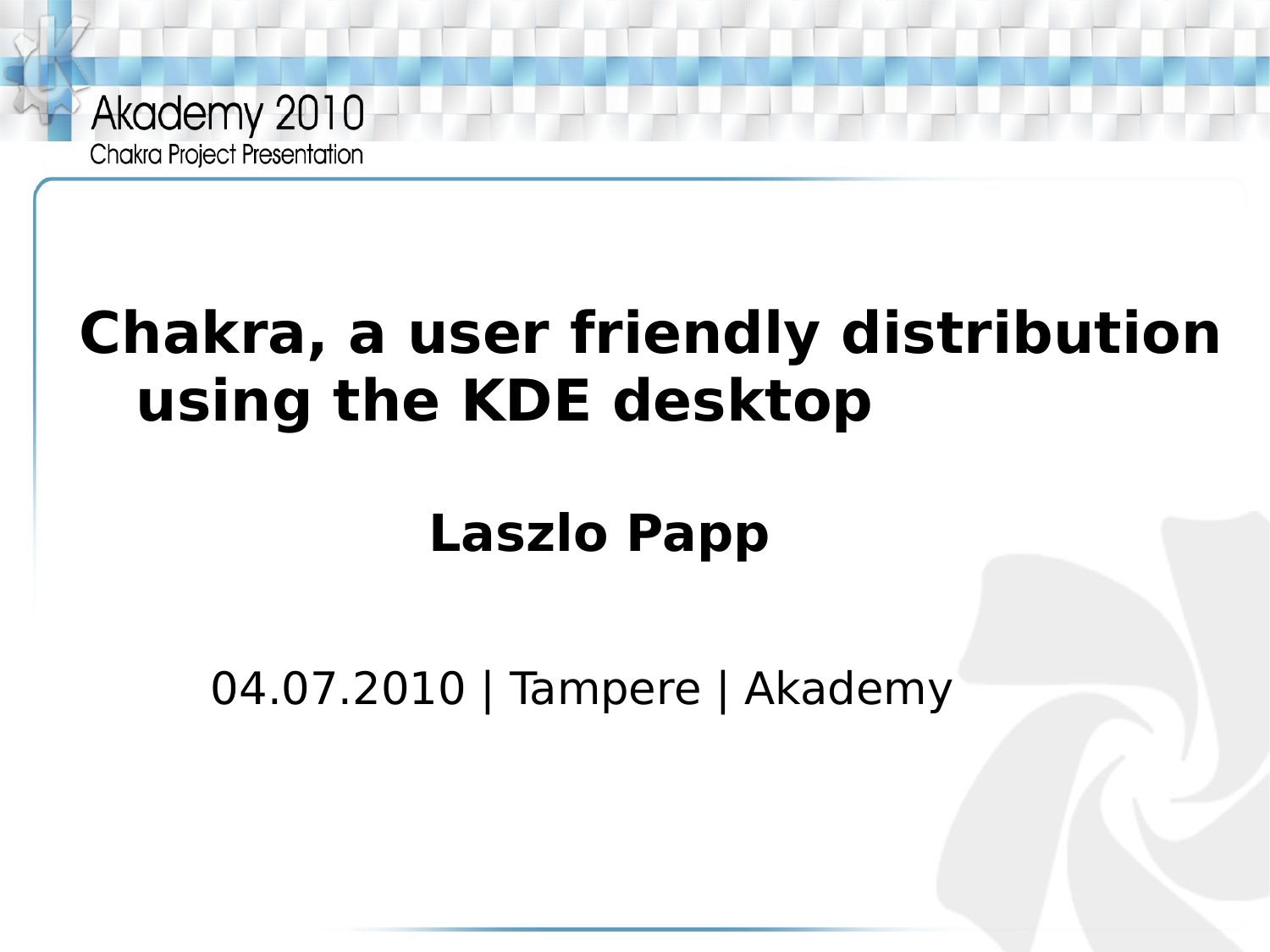



- Introduction
- KDEmod
- Half-rolling release model
- Live CD development
- Tool development
- Community
- Questions and Comments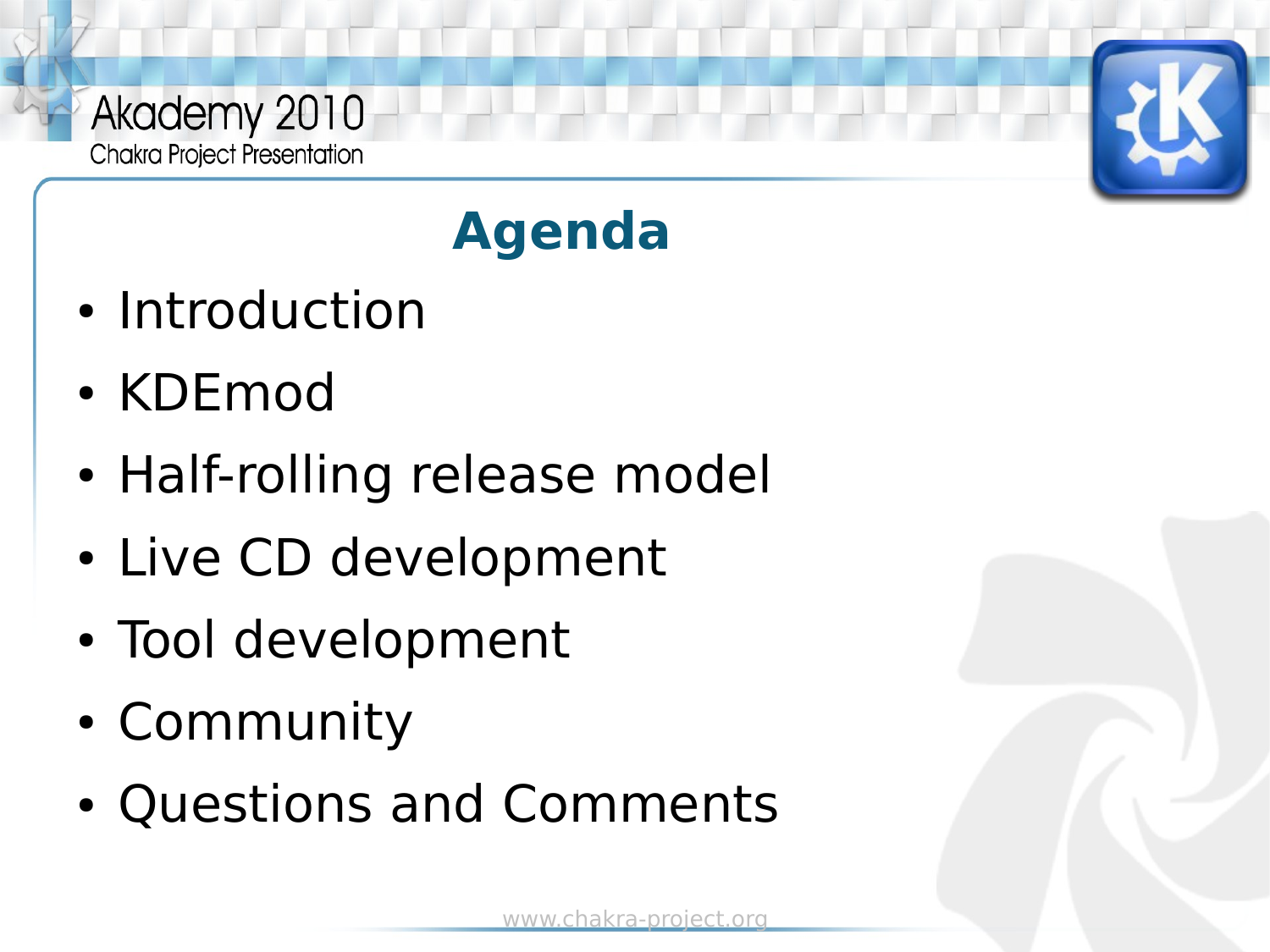

# **Introduction 1/2**

- **Who am I?**
	- **USB kernel developer (Image Processing, Passport Reader, Fingerprint scanner devices) and dealing with Qt framework**
	- **Hobbyist Qt/KDE developer**
- Why do I care about Chakra?
	- **Develop a KDE desktop distribution with KISS principles**
	- **Learn Qt programming**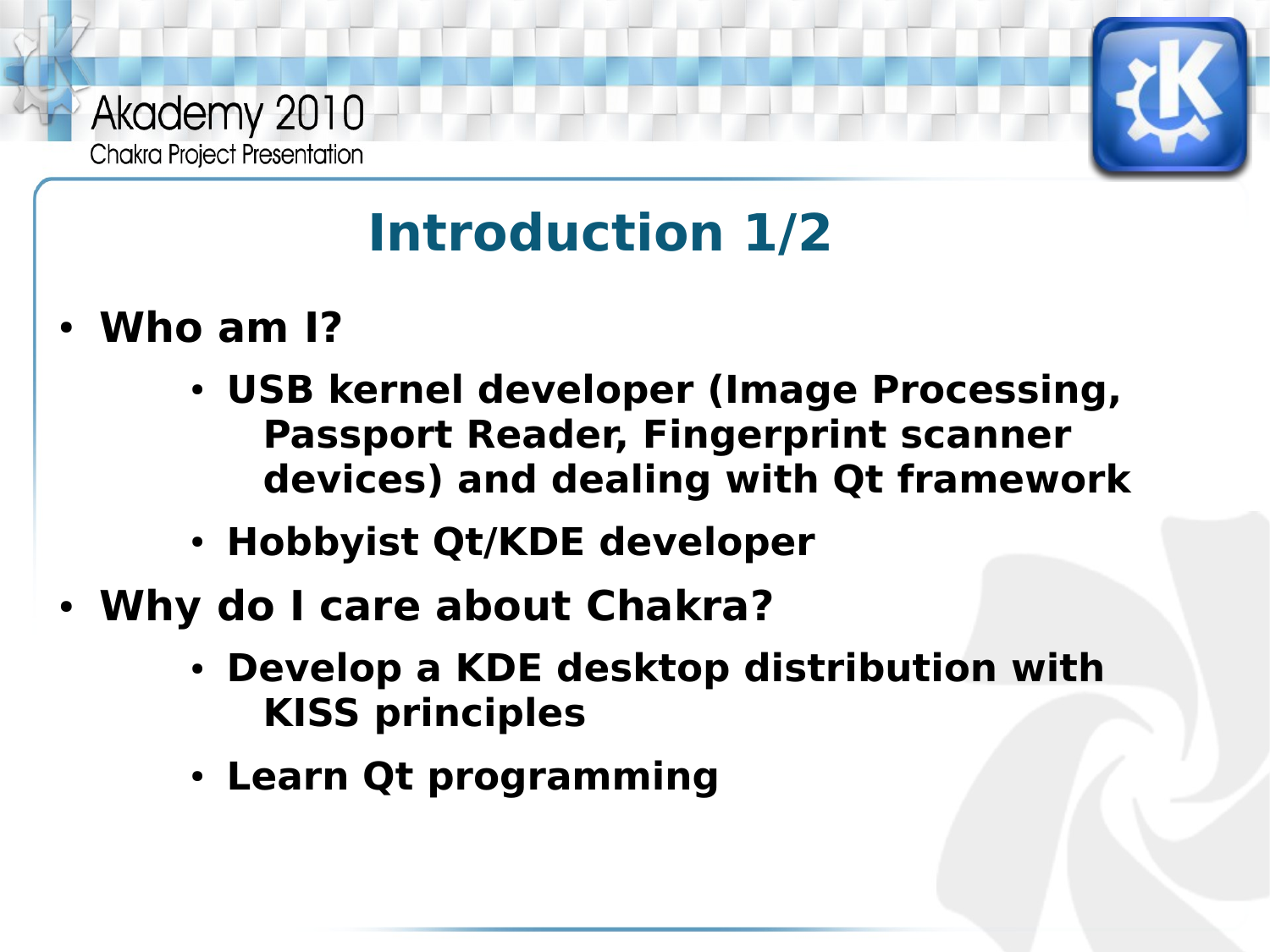

# **Introduction 2/2**

- **Founder: Jan Mette, 2006**
- **On the Internet by KDEmod developers**
- **Not fork of KDE, it's still KDE**
- **Archlinux distrolet Live CD, KDEmod in the beginning**
- **Free operating system**
- **Main focus: KDE users and developers**
- **KISS principle**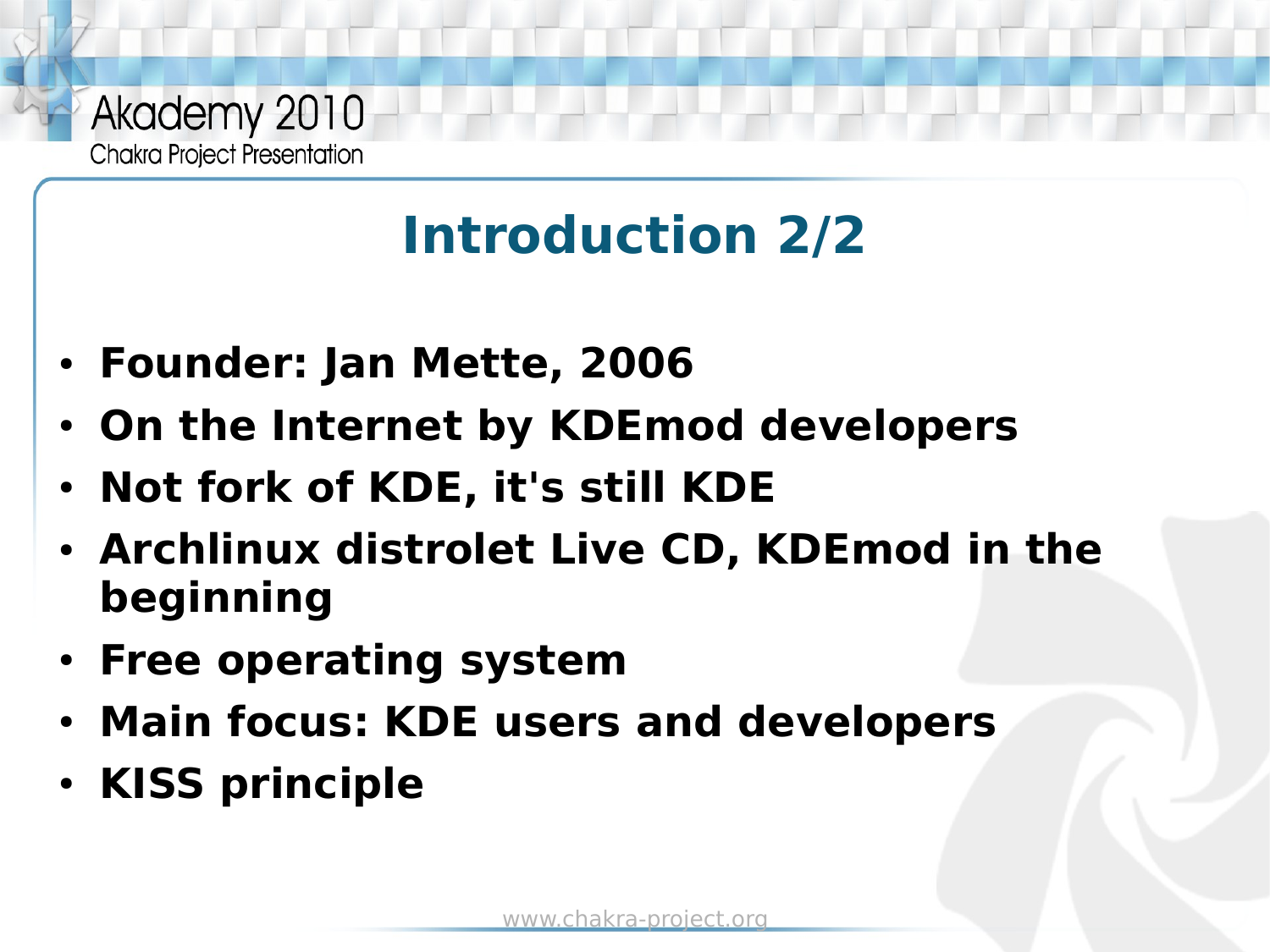# **Chakra repositories 1/3**

- **Repository independent from Archlinux**
- **Modular package set for efficiency**
- **Almost vanilla apart from some minor fixes**
- **Sophistication, stability and feature rich**
- **Completely customized default theme with minor icon changes**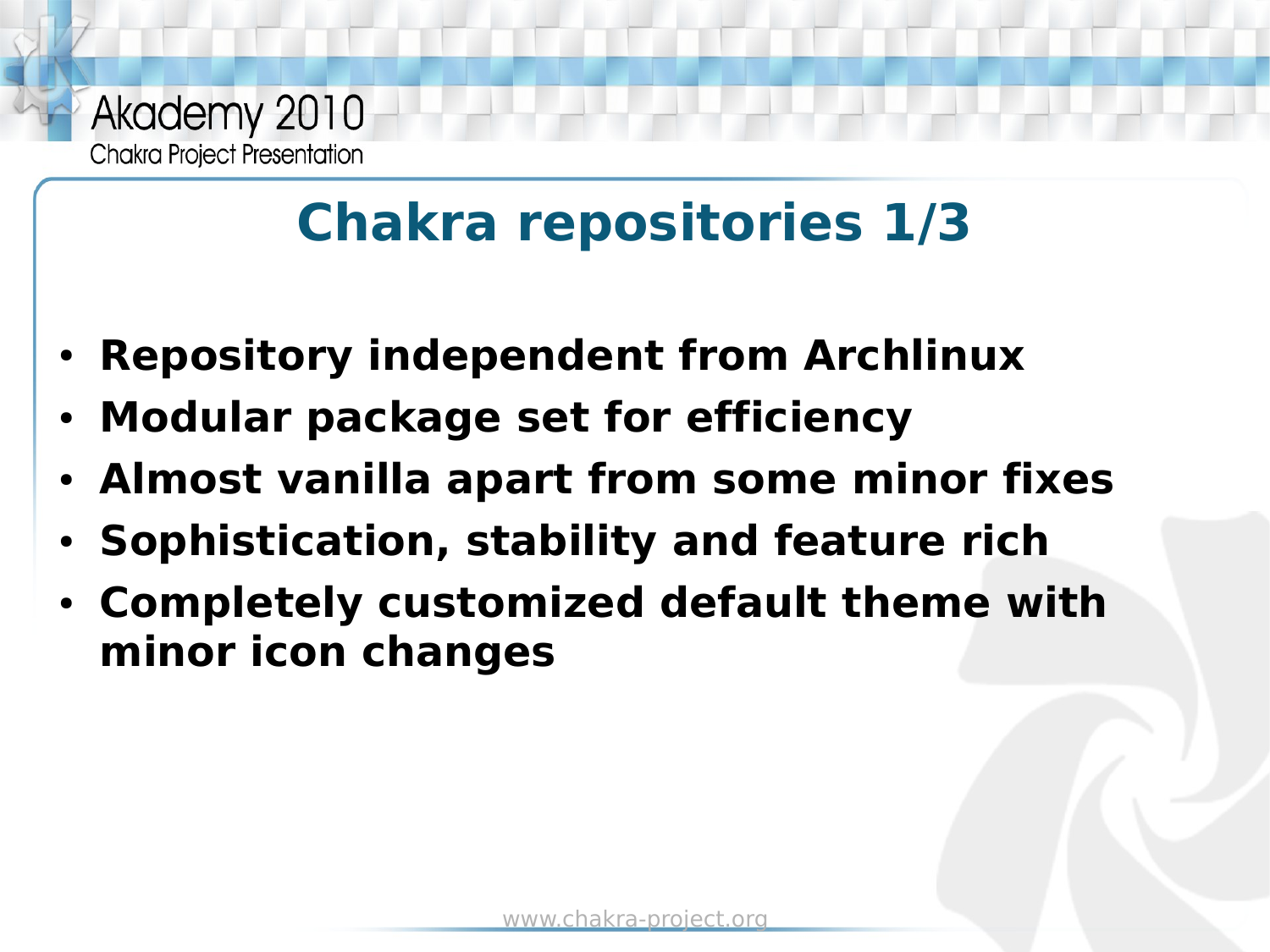# **Chakra repositories 2/3**

- **Core** 
	- **The base of the system**
	- **bash, gettext, kernel26 and so on**
- **Platform:** 
	- **Additional packages and KDE Software compilation dependencies**
	- **bluez, dbus, fontconfig, glib and so on**
- **Desktop:** 
	- **KDE Software compilation dependencies and our tools**
	- **kdebase, kdelibs, kdesdk, kdeutils, etc.**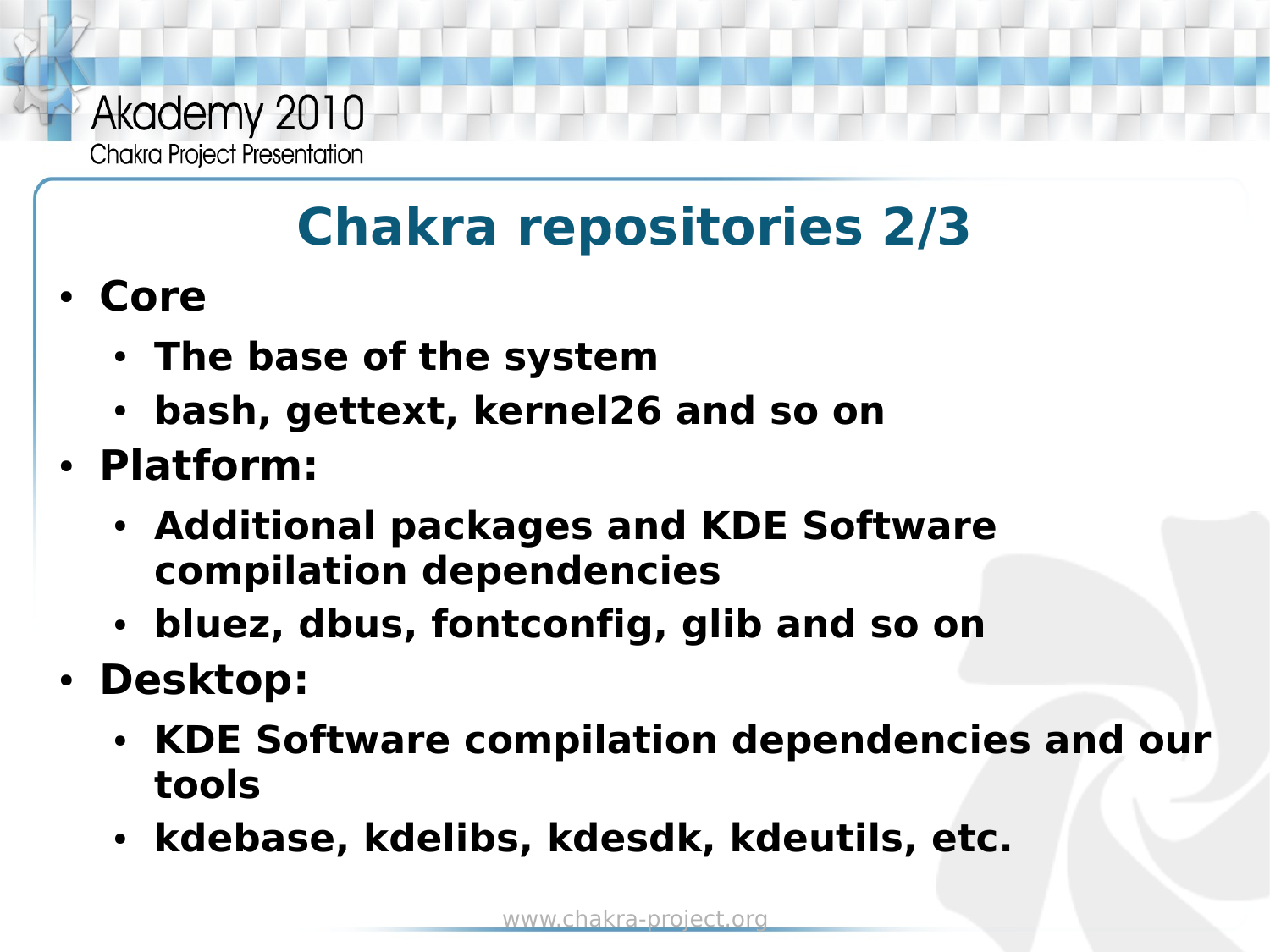# **Chakra repositories 3/3**

- **Apps:** 
	- **Additional software**
	- **K3b, konversation, opera, qtcreator and so on**
- **Apps unstable:** 
	- **Development versions of additional software**
	- **Related apps packages**
- **Testing:** 
	- **Testing versions of additional software**
	- **All in testing, core-testing, platform-testing and so on**
- **GIT: http://gitorious.org/chakra-packages/**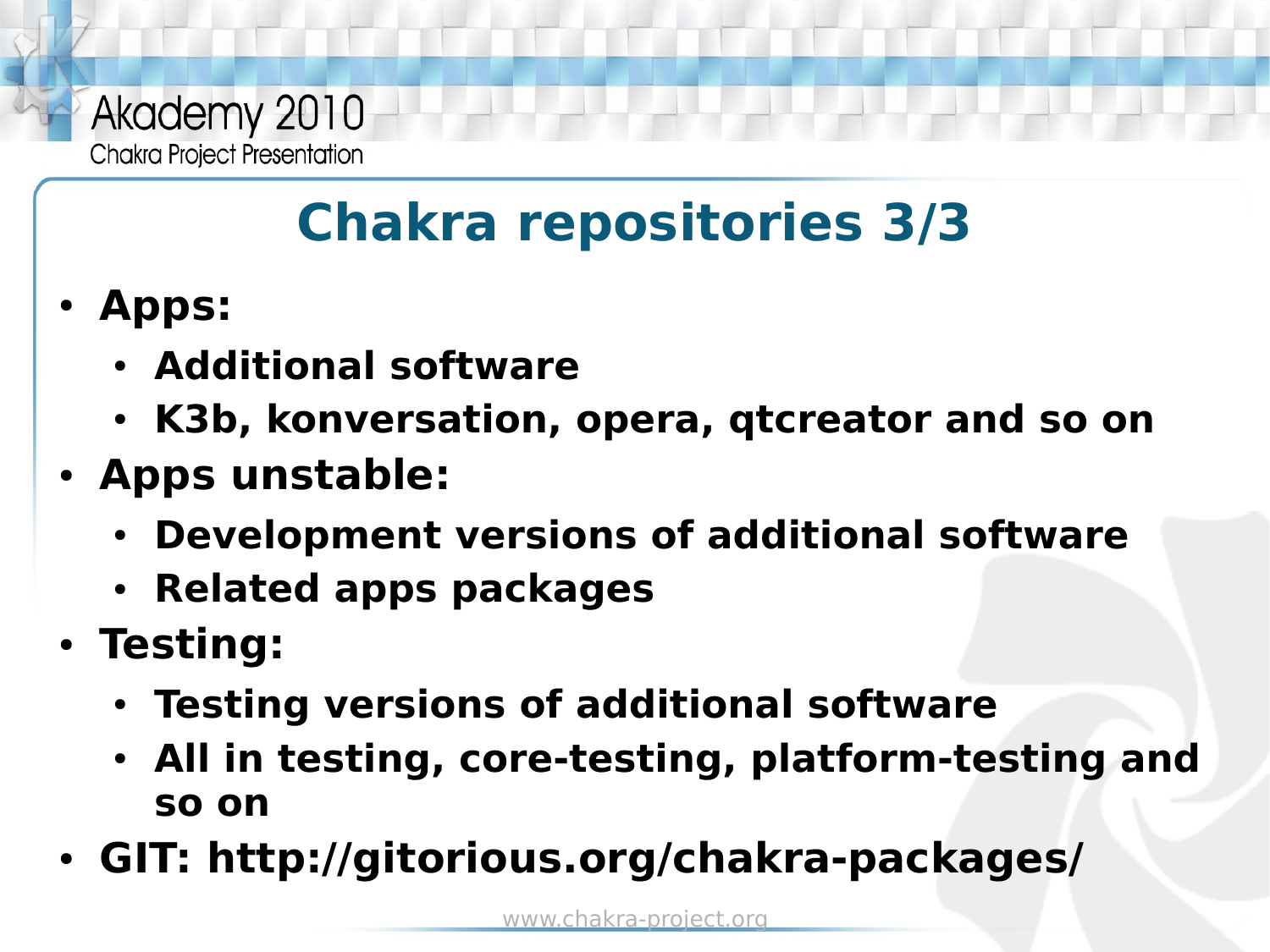

# **Half-rolling release model 1/2**

- **Updates can break the system and extra manual interventation is needed**
- **Rolling release model of Archlinux is not suitable**
- More core stable packages; frozen from time to **time**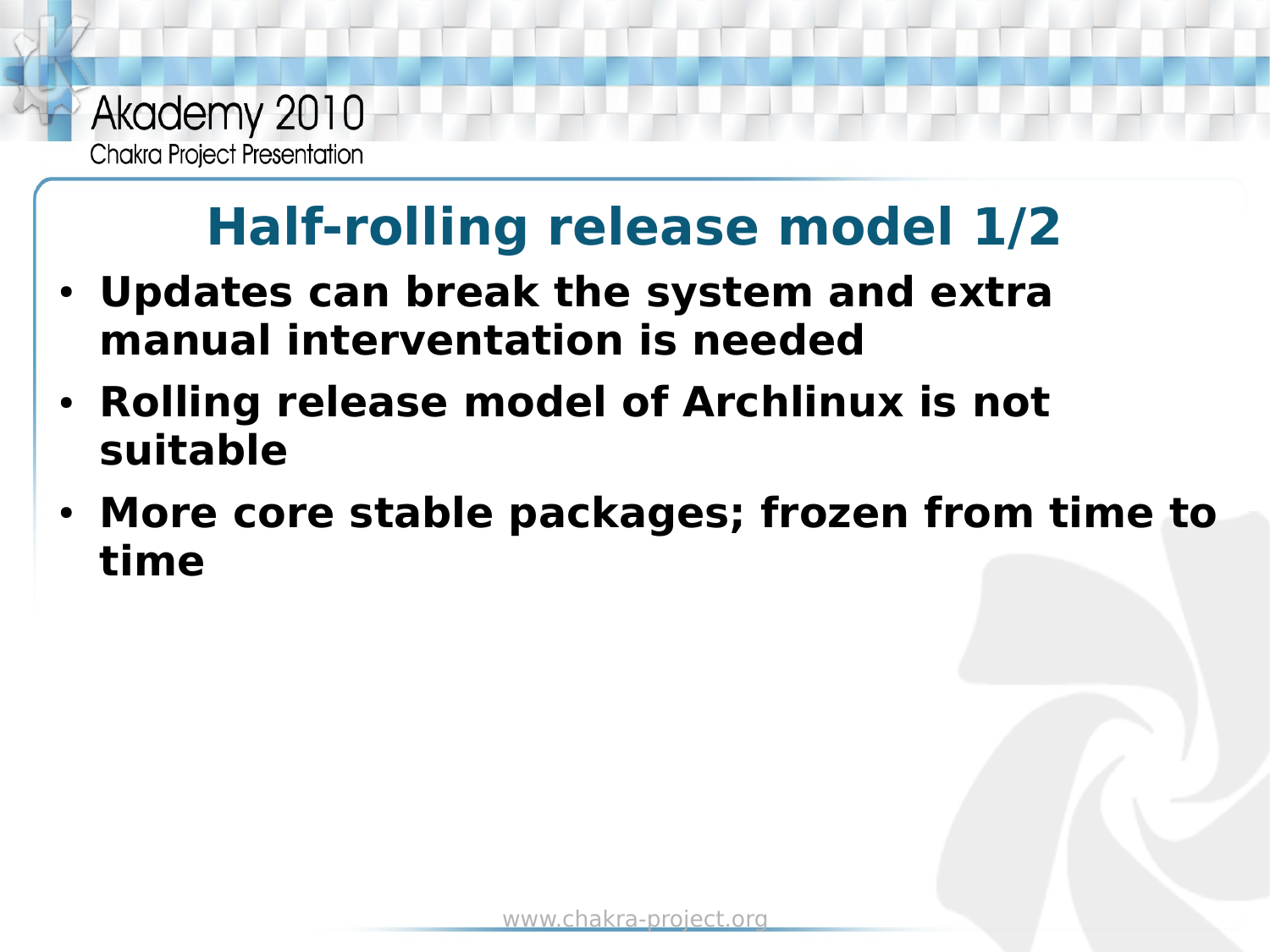# **Half-rolling release model 2/2**

- **Periodic releases (like Archserver Project)**
- **Independent of any external repositories**
- **Chakra became a separate distribution**
- **Synchronization possibility with Archlinux binaries**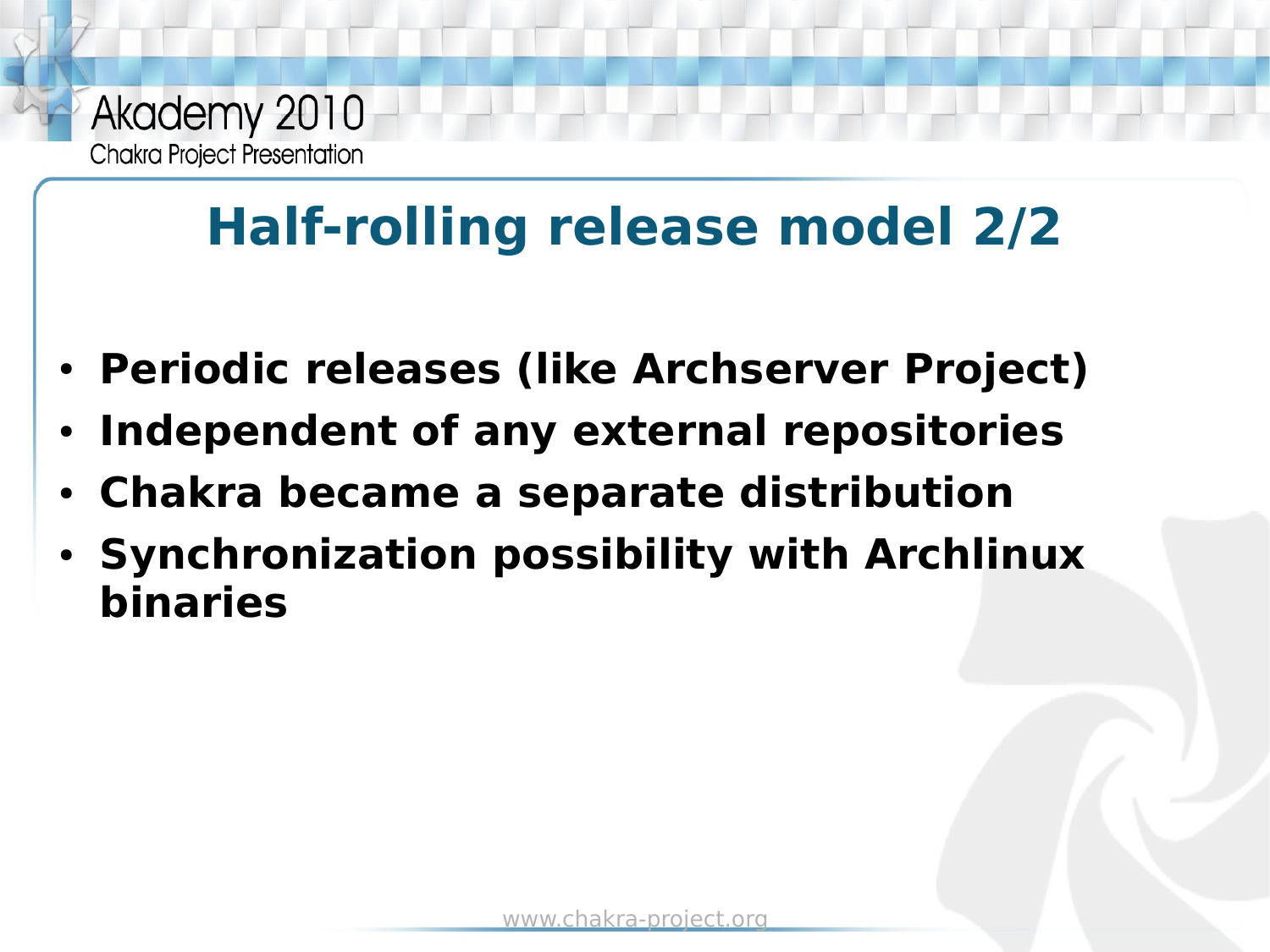

# **Live CD Development 1/3**

- **2009.09.30 chakra-alpha3 [test] (Minimal-Edition only)**
- **2009.10.21 development rls [fuzzy] (Minimal and DVD)**
- 2009.10.30 development rls [crush] (Minimal-**Edition only)**
- **2009.11.17 chakra-alpha4 rls [newage] (Minimal and DVD)**
- **2010.01.05 development rls [geryon] (Minimal-Edition i686 only)**
- www.chakra-project.org • 2010.01.21 - development rls [capua] (Minimal-**Edition only)**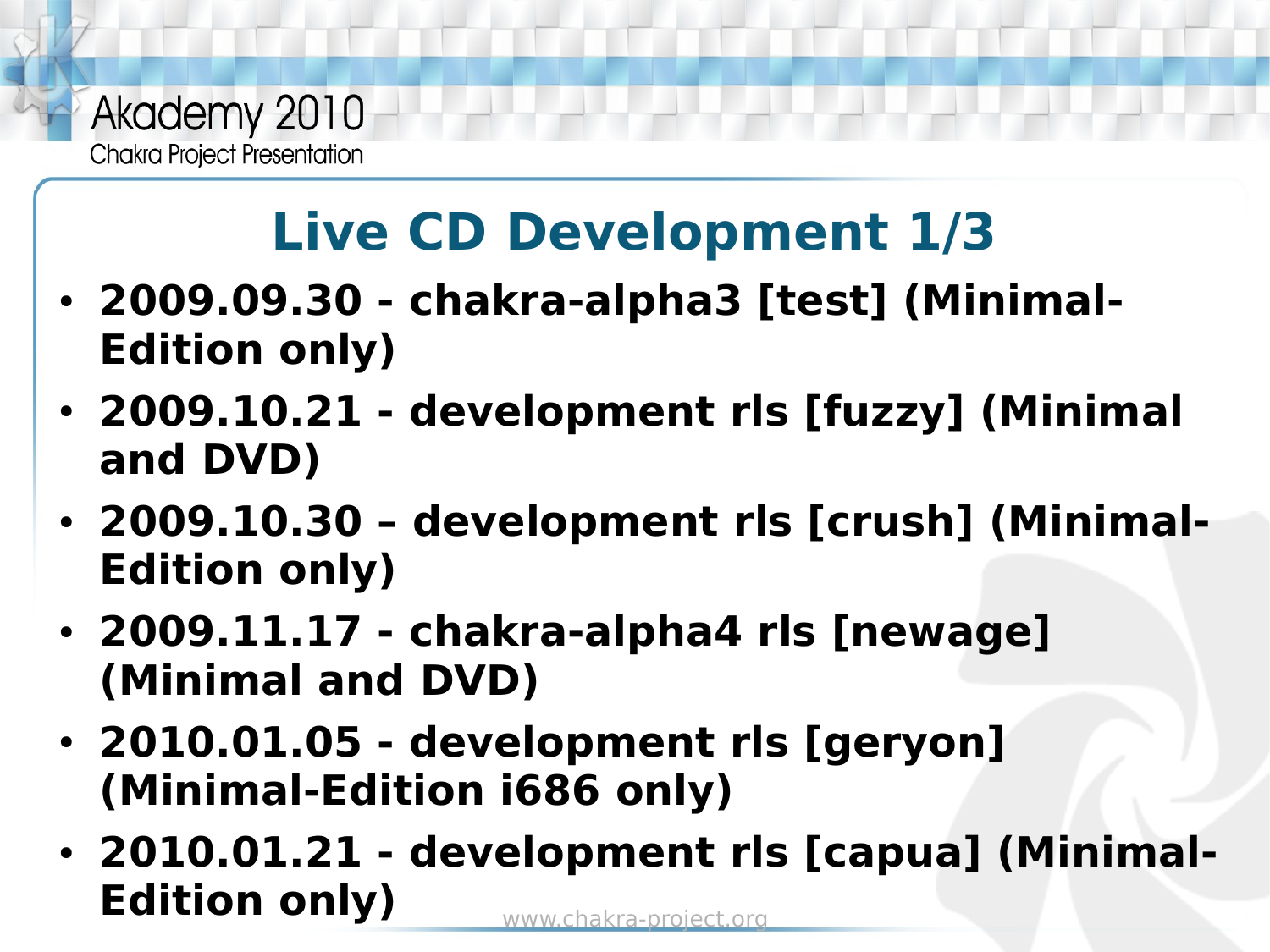

# **Live CD development 2/3**

- **2010.03.12 development rls [panora-preview6 ] (Minimal-Edition only)**
- **2010.03.15 development rls [panoratestbuild1] (xdelta only)**
- **2010.03.21 development rls [panoratestbuild2] (Minimal-Edition only)**
- **2010.03.29 chakra-alpha5 [panora] (Minimal-Edition only)**
- **2010.04.12 development rls [0.6.04.33.2] (Minimal-Edition only)**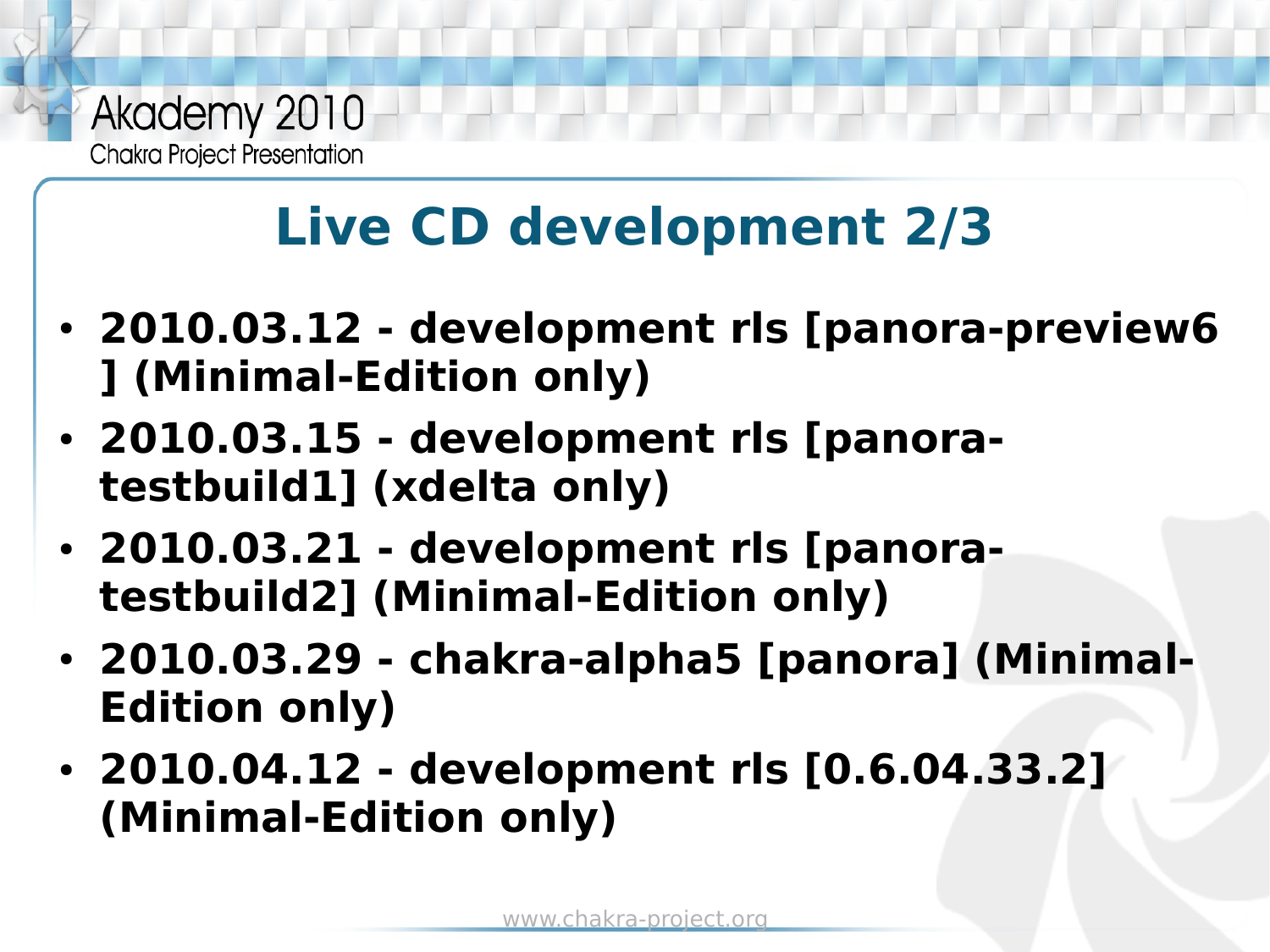

# **Live CD development 3/3**

- **2010.04.12 chakra-micro-alpha1 [aronap] (i686 only)**
- **2010.05.14 development rls [0.6.08-kde443] (Minimal-Edition only)**
- **2010.06.XX beta1 [E.D.N.] (Minimal and DVD)**
- **2010.10.XX rc1 (Minimal and DVD)**
- **2010.11.XX final [chakra-2010.11] (Minimal and DVD)**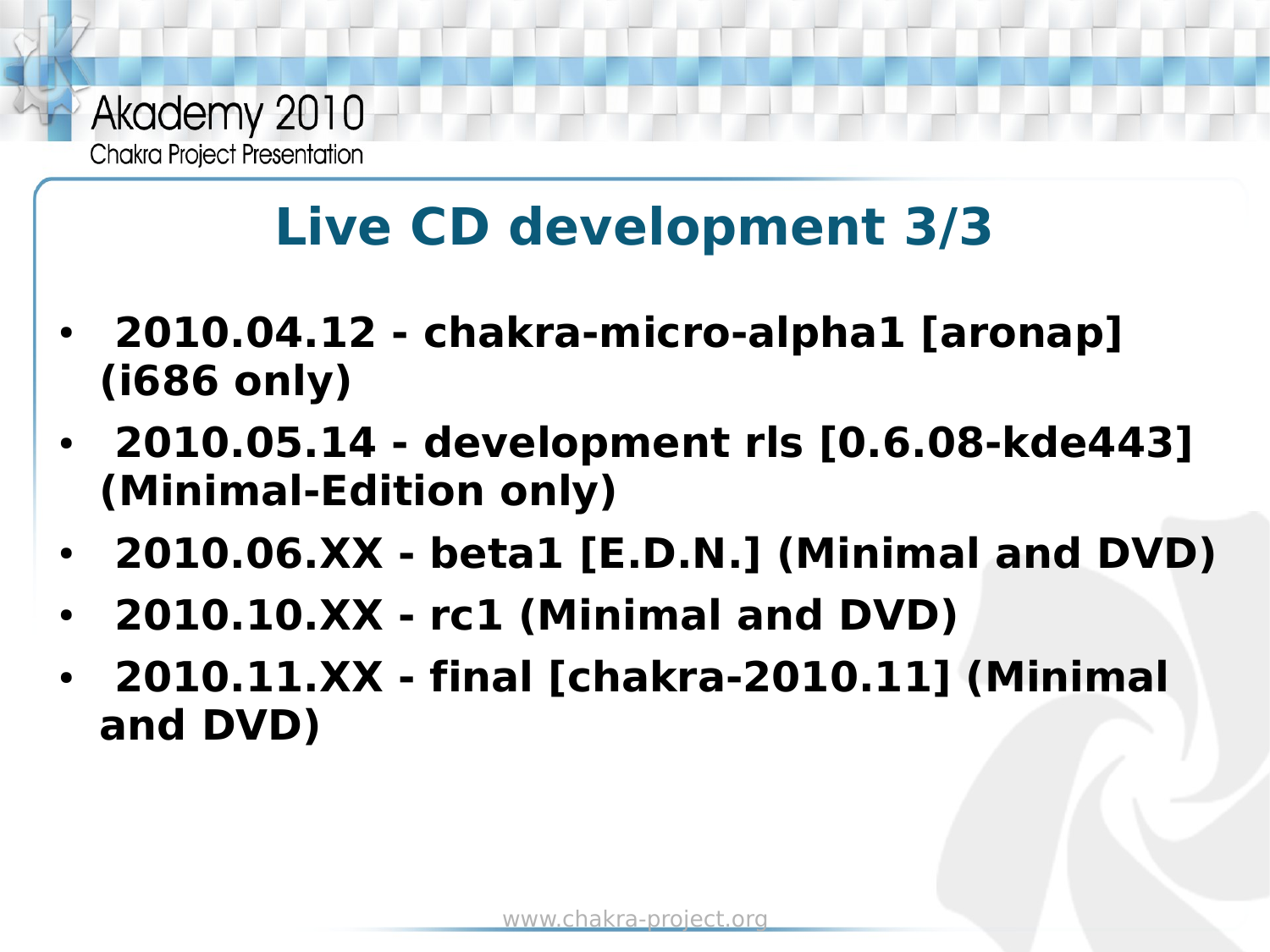## **Tool Development**

- **Shaman**
- **Aqpm**
- **Chase**
- **Arxin**
- **Tribe**
- **Cinstall**
- **Chakra BuildEnv**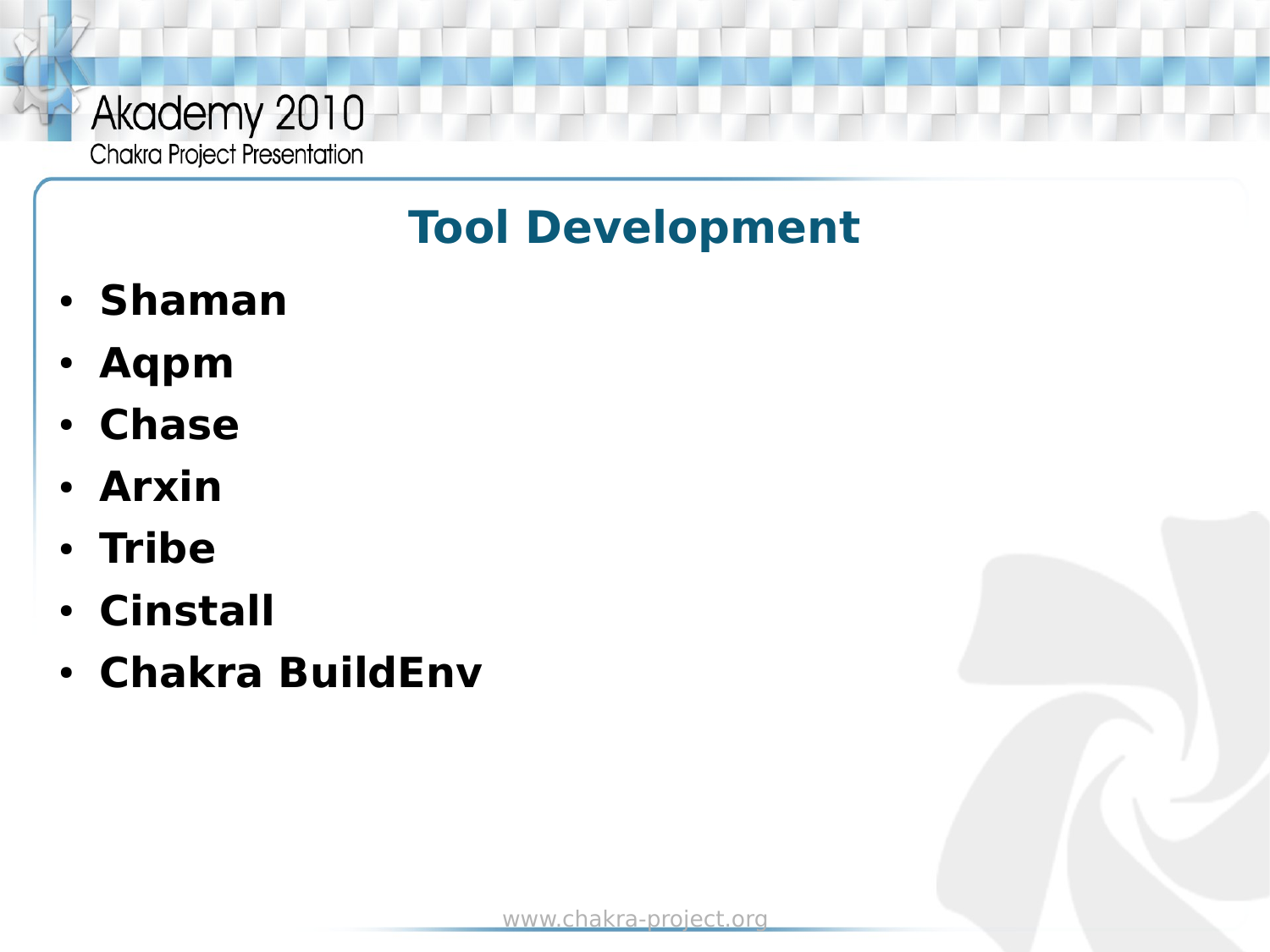### **Tool Development – Shaman 1/4**

- **Package manager: installing, upgrading and removing packages**
- **There was no good KDE package manager**
- **Searching/filtering packages**
- **Package information, installed files, dependencies, conflicts**
- **Process package queue from source (ABS integration)**
- **Database maintenance tasks**
- **Time based database update**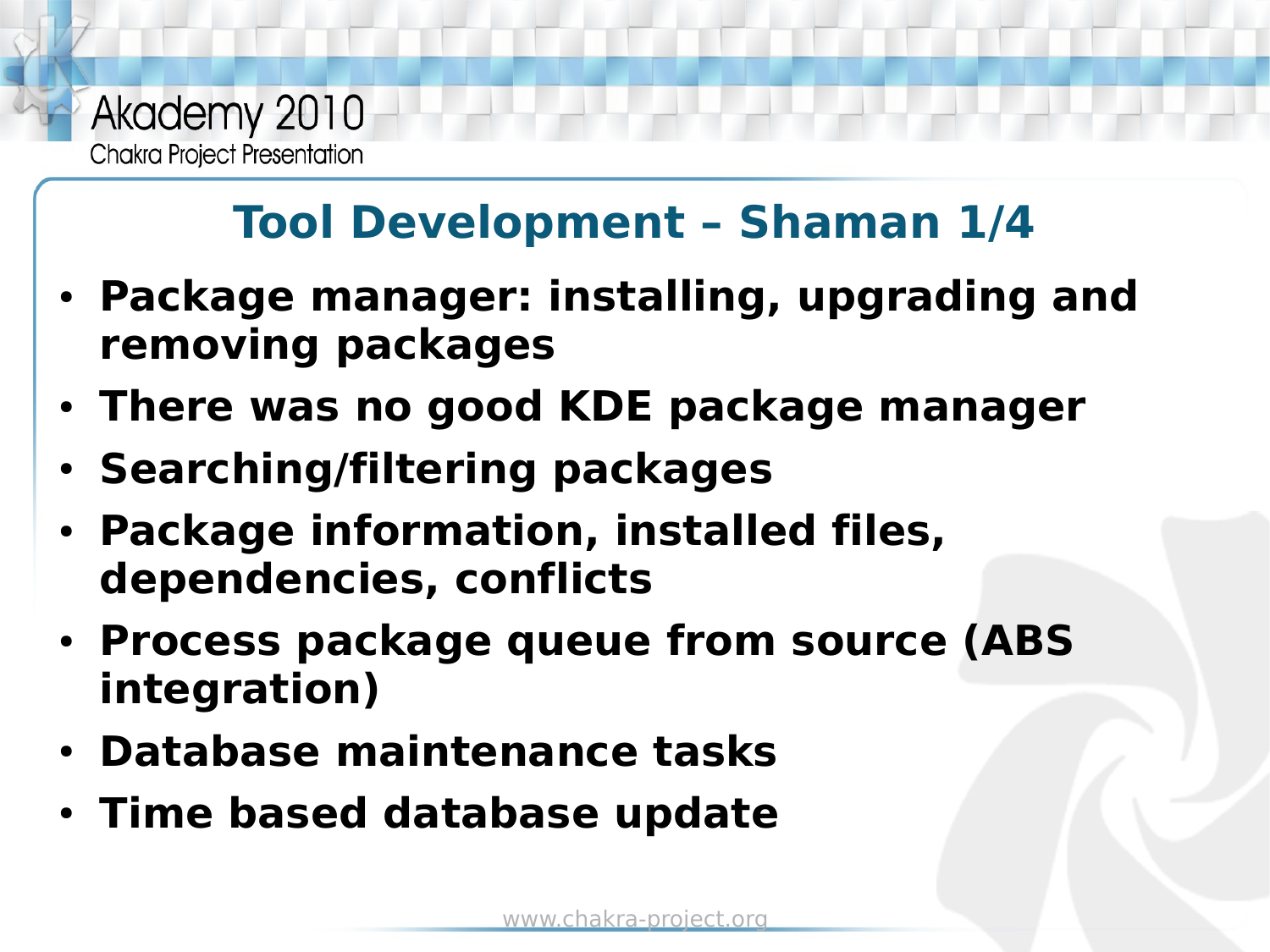## **Tool Development – Shaman 2/4**

- **Editing pacman configuration files**
- No backwards compatible with shaman1
- **Available in kdemod-shaman2-svn**
- **Based on aqpm, libshaman**
- **Extensible to other package management systems**
- **Simple and modular with a vast array of plugins**
- **Completely asynchronous to provide the user with the best experience**
- **RSS-feed reader for package news**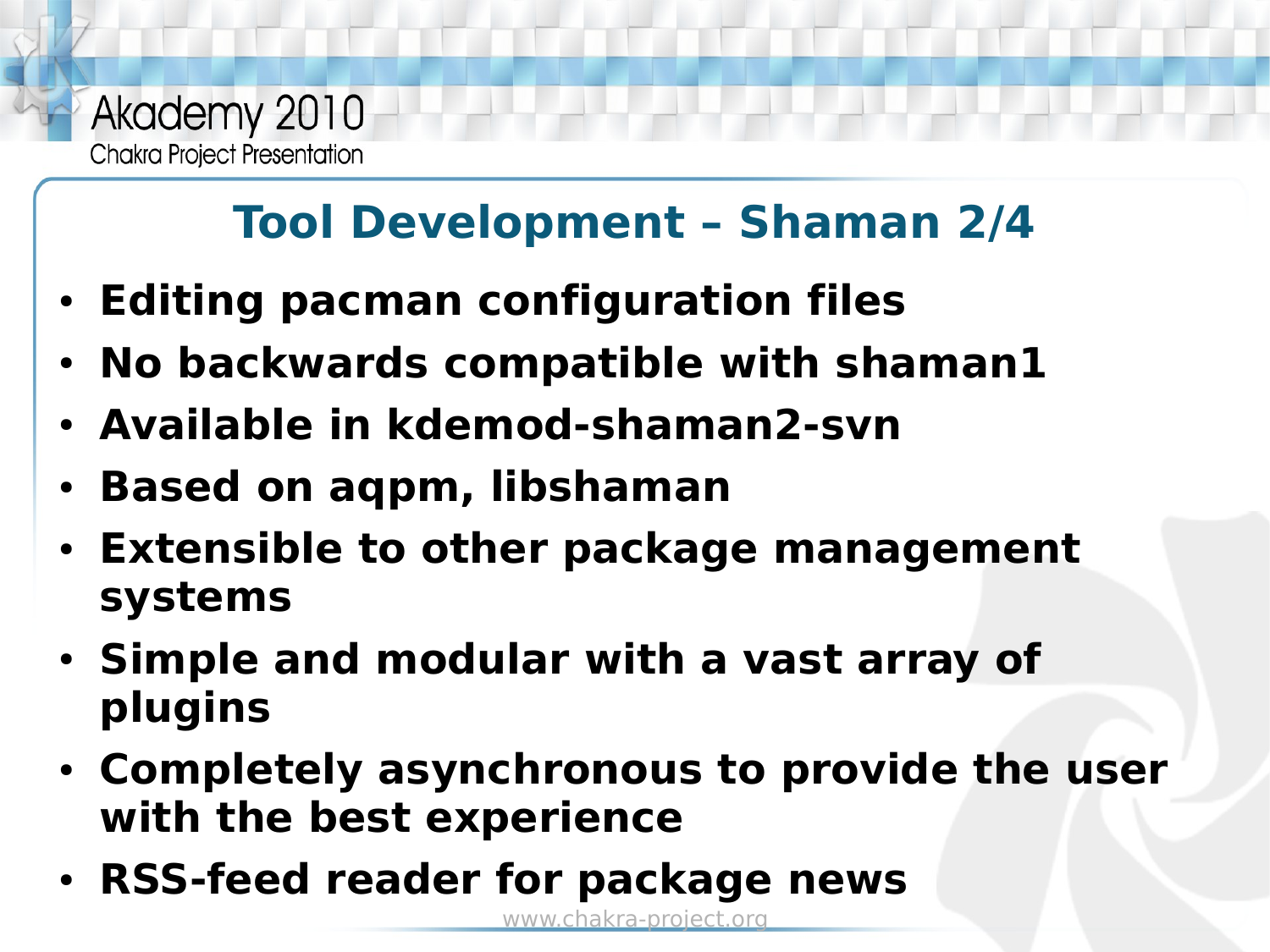## **Tool Development – Shaman 3/4**

- **Scriptable: lowers the barrier for contributors and opens up more possibilities to backends that are not in the C realm**
- **Detailed while still remaining beautiful**
- **Non modal UI when it's possible**
- **Based on backends (like aqpm)**
- **Queue is retained on exit (last status is preserved)**
- **Transaction logger**
- **PolicyKit and KAuth for granting authorizations**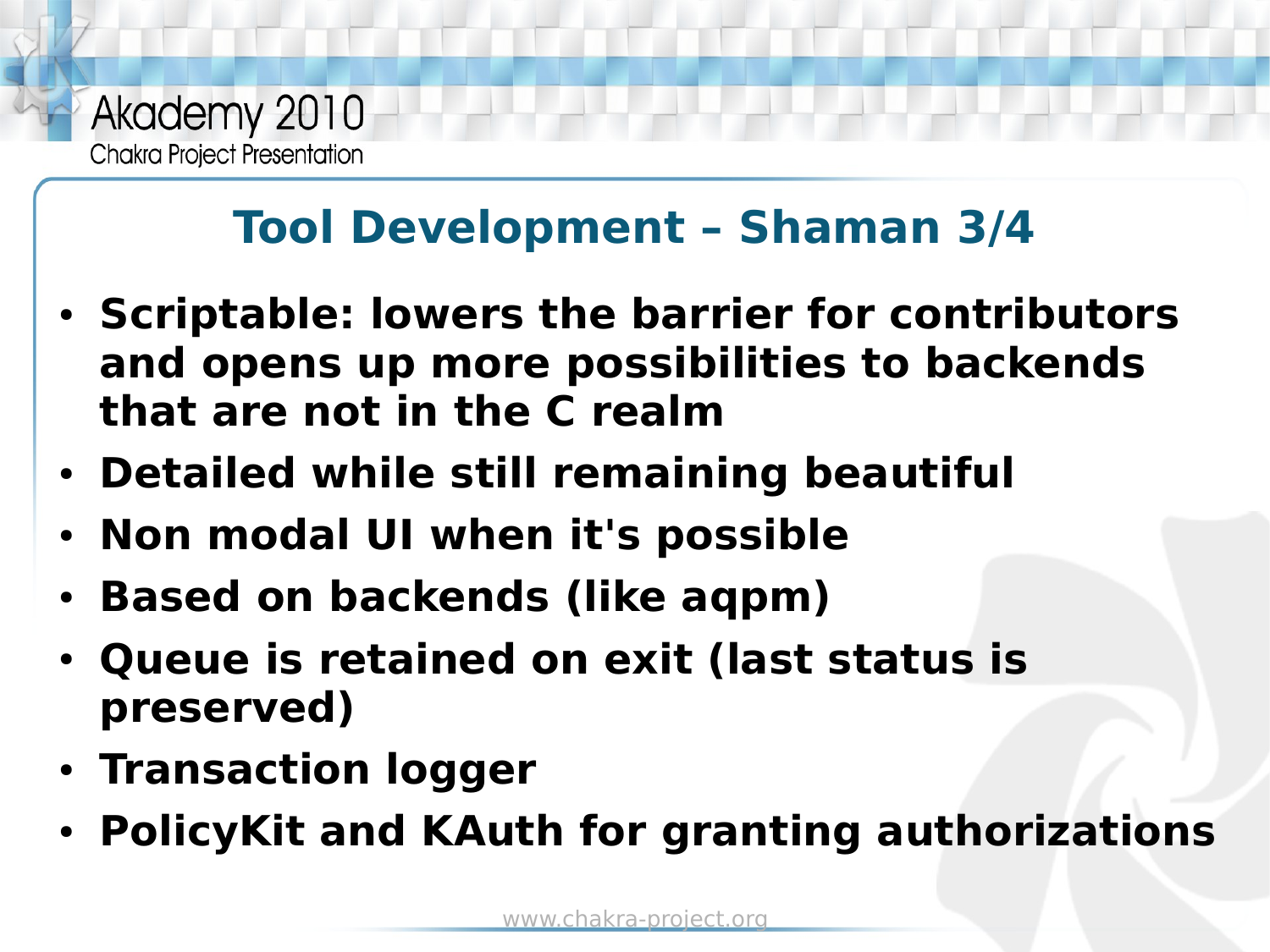**Tool Development – Shaman 4/4**

| Shaman                                                                                                                                         |                                                                                                                                                                                                                                                                                                                                                                                                                 |                                                                                                                                                                                                                        |                                                                                                                                                                     |                                                                                                                                                  |                                                |      | $\sim$ $\sim$ | $\mathbf{x}$                  |
|------------------------------------------------------------------------------------------------------------------------------------------------|-----------------------------------------------------------------------------------------------------------------------------------------------------------------------------------------------------------------------------------------------------------------------------------------------------------------------------------------------------------------------------------------------------------------|------------------------------------------------------------------------------------------------------------------------------------------------------------------------------------------------------------------------|---------------------------------------------------------------------------------------------------------------------------------------------------------------------|--------------------------------------------------------------------------------------------------------------------------------------------------|------------------------------------------------|------|---------------|-------------------------------|
| File Actions Tools<br>Help                                                                                                                     |                                                                                                                                                                                                                                                                                                                                                                                                                 |                                                                                                                                                                                                                        |                                                                                                                                                                     |                                                                                                                                                  |                                                |      |               |                               |
| œ<br>Upgrade System<br>Update Database                                                                                                         | Process Queue                                                                                                                                                                                                                                                                                                                                                                                                   |                                                                                                                                                                                                                        | 35                                                                                                                                                                  |                                                                                                                                                  | Please choose an action to start maintenance v |      |               |                               |
| <b>Repositories</b><br>$0 \times$                                                                                                              | All packages                                                                                                                                                                                                                                                                                                                                                                                                    | $\check{ }$                                                                                                                                                                                                            |                                                                                                                                                                     |                                                                                                                                                  |                                                | Name |               | $\check{~}$                   |
| All Repositories<br>larch <sub>5</sub><br>kdemod-core<br>kdemod-extragear<br>kdemod-playground<br>core<br>extra<br>community<br>Local Packages | $\vee$ . $\vee$<br>Name<br>$\circ$<br>$\circledcirc$<br>3ddesktop<br>$_{\odot}$<br>6tunnel<br>$\circledcirc$<br>9base<br>$_{\odot}$<br>a2ps<br>a52dec<br><b>CO</b><br>aalib<br>$\blacksquare$<br>abcde<br>(52)<br>abcm2ps<br>$\circledcirc$<br>abcm2ps-devel<br>$\circledcirc$<br>$\circledcirc$<br>abiword<br>$_{\circ}$<br>abiword-plug<br>$_{\circ}$<br>abook<br>abs<br>$\bullet$<br>$\circledcirc$<br>abuse | Version<br>$0.2.9 - 2$<br>$0.11$ rc $2-3$<br>$2 - 3$<br>$4.13c-1$<br>$0, 7, 4-4$<br>$1.4$ rc $5-6$<br>$2.3.3 - 3$<br>$4.12.30 - 1$<br>$5.5.2-1$<br>$2.6.5-1$<br>$2.6.5 - 1$<br>$0.5.6 - 2$<br>$2.3 - 1$<br>$0.7.1 - 1$ | Size<br>63 KiB<br>9 KiB<br>5.21 MiB<br>661 KiB<br>51 KiB<br>173 KiB<br>42 KiB<br>101 KiB<br>107 KiB<br>3.42 MiB<br>$1.19$ MiB<br><b>50 KIB</b><br>9 KiB<br>5.54 MiB | Repository<br>extra<br>community<br>community<br>extra<br>extra<br>extra<br>extra<br>extra<br>extra<br>extra<br>extra<br>extra<br>extra<br>extra | Groups                                         |      |               | $\hat{\phantom{a}}$<br>$\Box$ |
| <b>WE Repositories</b>                                                                                                                         | ŏ<br>abyssws<br>$_{\circ}$<br>acct                                                                                                                                                                                                                                                                                                                                                                              | $2.5 - 2$<br>$6, 3, 2-1$                                                                                                                                                                                               | 707 KiB<br>31 KiB                                                                                                                                                   | community<br>extra                                                                                                                               |                                                |      |               |                               |
| <b>C</b> Package Groups                                                                                                                        | $\circledcirc$<br>acerhk<br>(2, 2)<br>acetoneiso2                                                                                                                                                                                                                                                                                                                                                               | $0.5.35 - 11$<br>$203r-1-1$                                                                                                                                                                                            | $19$ KiB<br>$615$ KiR                                                                                                                                               | community<br>community                                                                                                                           |                                                |      |               | $\hat{\cdot}$                 |
| Package Information<br>Package Information Files I: Dependencies                                                                               | - Mark for Installation                                                                                                                                                                                                                                                                                                                                                                                         | Mark for Removal                                                                                                                                                                                                       |                                                                                                                                                                     | Mark for complete removal                                                                                                                        | Cancel Action                                  |      |               | $\circ$ $x$                   |
| 4561 Available Packages, 777 Installed Packages, 0 Upgradeable Packages (0 to be Installed, 0 to be Removed)                                   |                                                                                                                                                                                                                                                                                                                                                                                                                 |                                                                                                                                                                                                                        |                                                                                                                                                                     |                                                                                                                                                  |                                                |      |               |                               |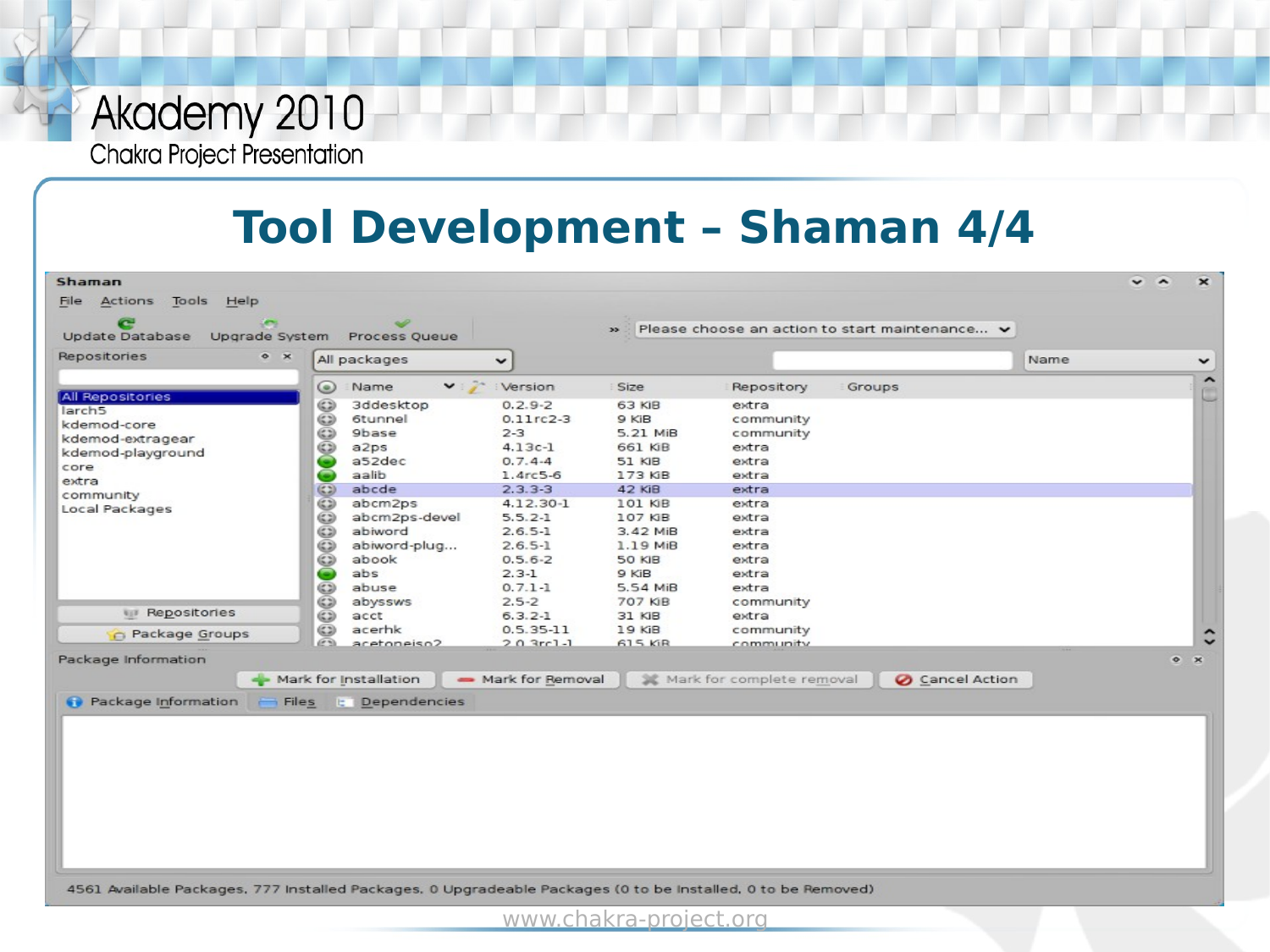## **Tool Development - Aqpm**

- **Written in Qt**
- **Wrapper around alpm (Archlinux Package Management Library)**
- **Backend of Shaman**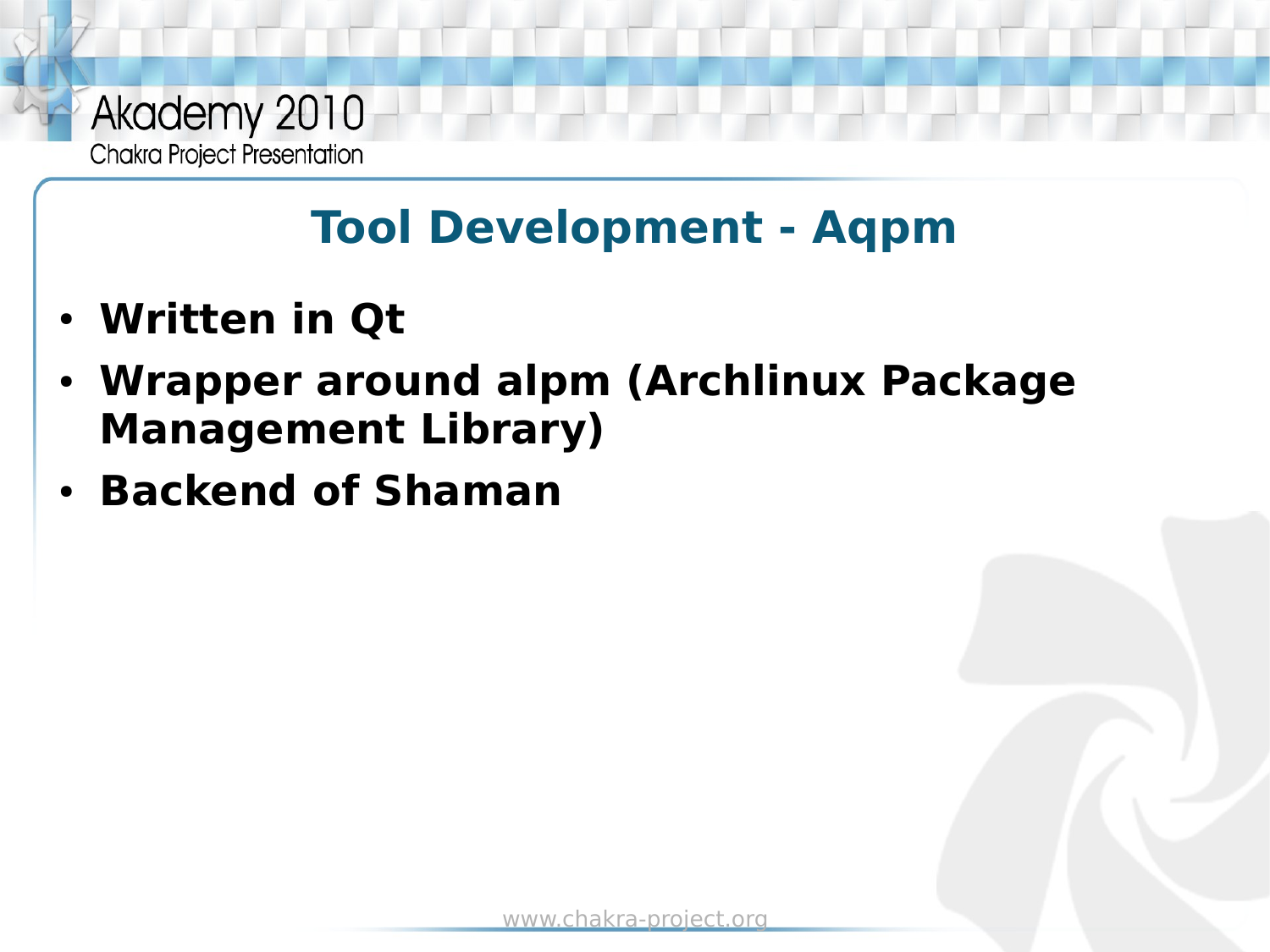## **Tool Development - Chase**

- **Automatic updater**
- **Relies on Shaman for installing and removing packages**
- **Lightweight**
- **KDED module, daemon**
- **Downloads and installs packages**
- **Port to libshaman soon to be better integrated**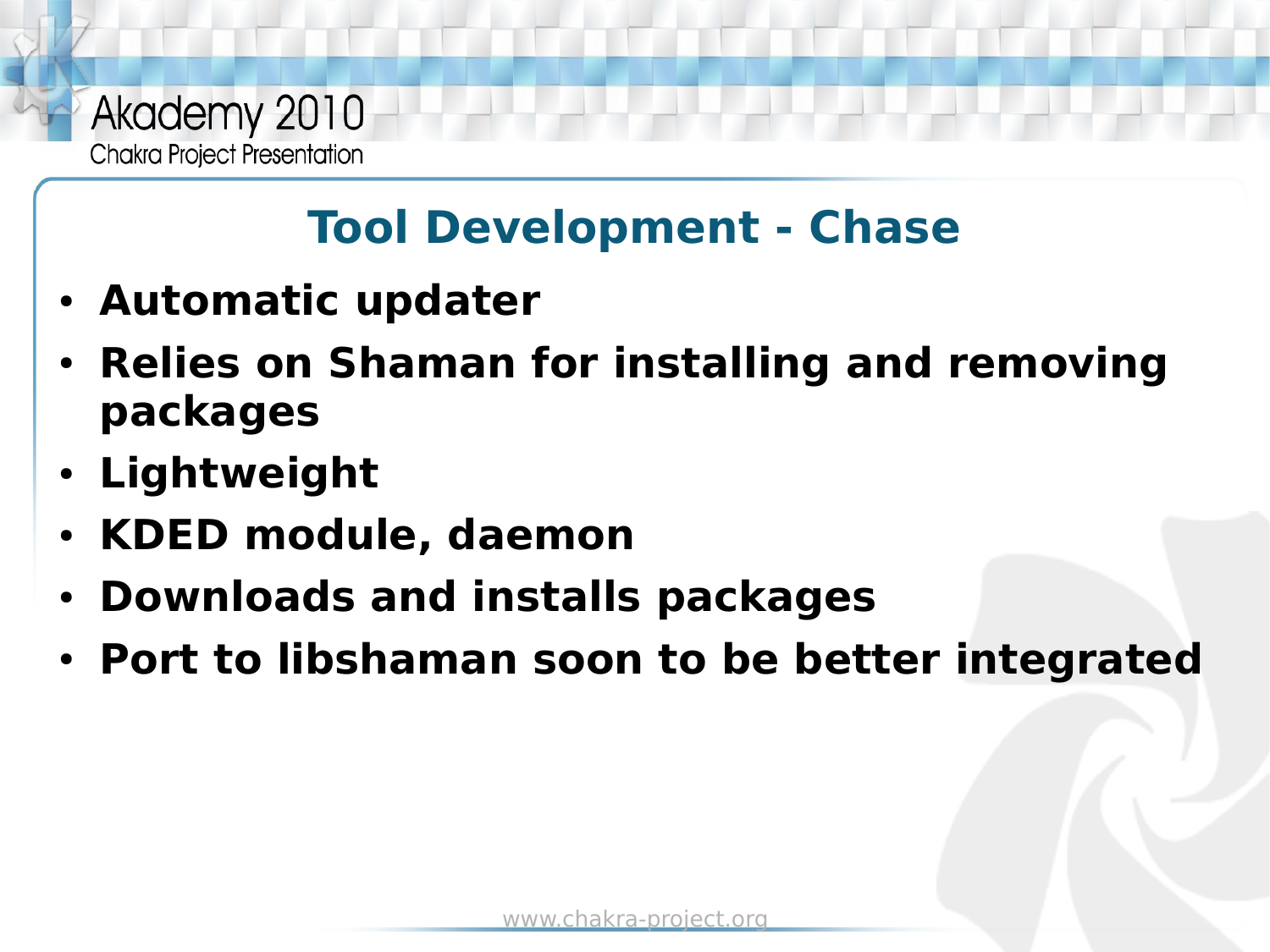### **Tool Development – Arxin 1/3**

- **Graphical system configuration utility**
- **Different views for different properties**
- **Locale, keymap, timezone and much more**
- **Some hardware options**
- **Kernel module loading configuration**
- **Abandoned right now (help is needed!)**
- **git://git.chakra-project.org/tools/arxin.git**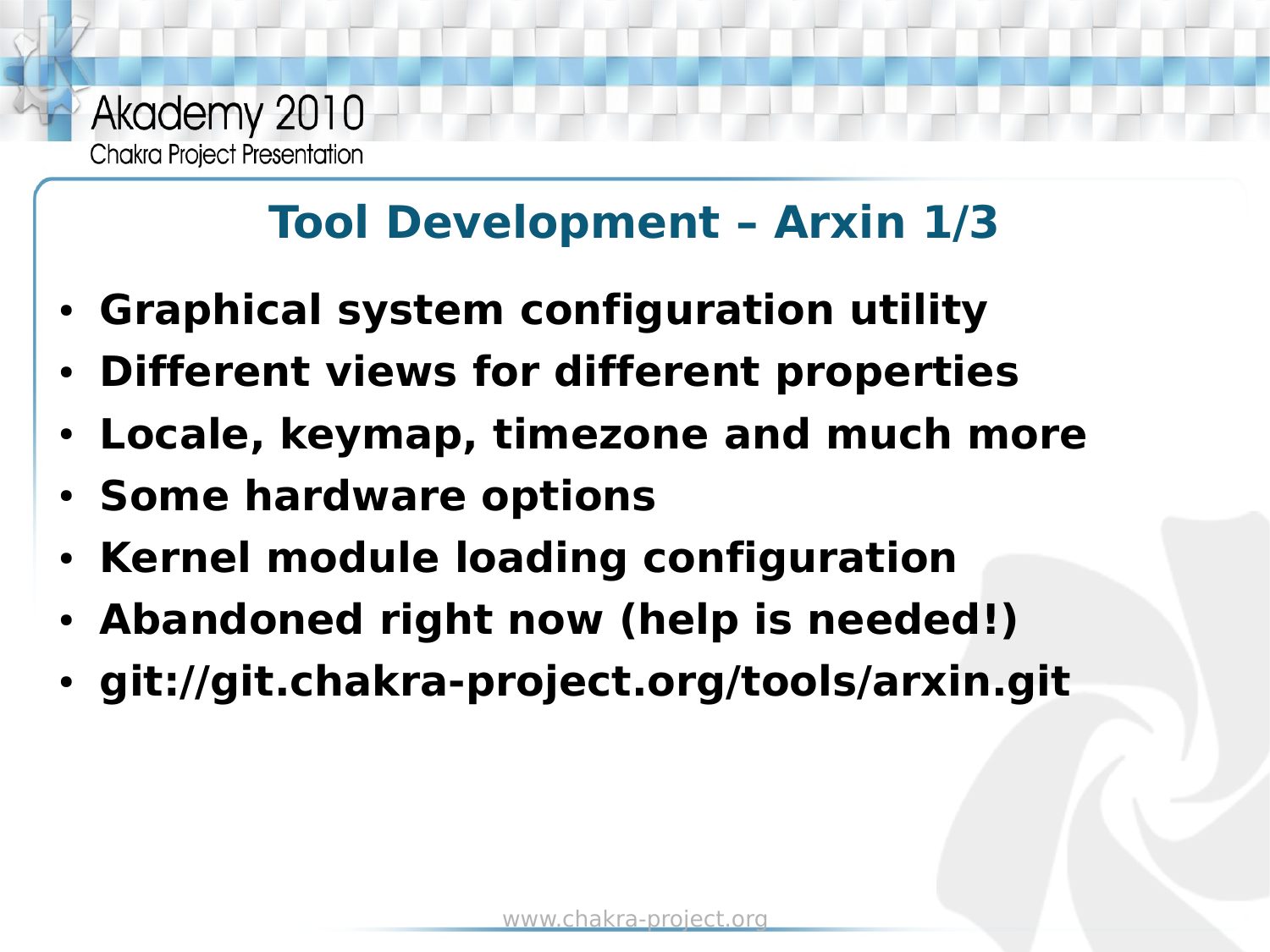**Tool Development – Arxin 2/3**

| E                 | Ramdisk - Configure the ramdisk         |                              | 自             |
|-------------------|-----------------------------------------|------------------------------|---------------|
| Ramdisk<br>$\geq$ | Profile and Options   Hooks             |                              |               |
| <b>Daemons</b>    |                                         | Mkinitopio profile selection |               |
| $\bigcircled{y}$  |                                         |                              |               |
| Locale            | Editing Profile:                        | default                      | $\check{~}$   |
| L<br>Hardware     | Generate cpio Image for current Profile |                              |               |
|                   |                                         |                              |               |
|                   |                                         |                              |               |
|                   |                                         | Settings                     |               |
|                   |                                         |                              |               |
|                   | Modules<br>Binaries                     |                              |               |
|                   | Files                                   |                              |               |
|                   |                                         |                              |               |
|                   |                                         |                              |               |
|                   |                                         |                              |               |
|                   |                                         |                              |               |
|                   |                                         |                              |               |
|                   |                                         |                              |               |
|                   |                                         |                              |               |
|                   |                                         |                              |               |
|                   |                                         |                              |               |
|                   |                                         |                              |               |
|                   |                                         |                              |               |
|                   |                                         |                              |               |
|                   |                                         |                              |               |
|                   |                                         |                              |               |
|                   |                                         |                              |               |
| Manage Modules    | <b>B</b> About                          |                              | Save<br>Close |
|                   |                                         |                              |               |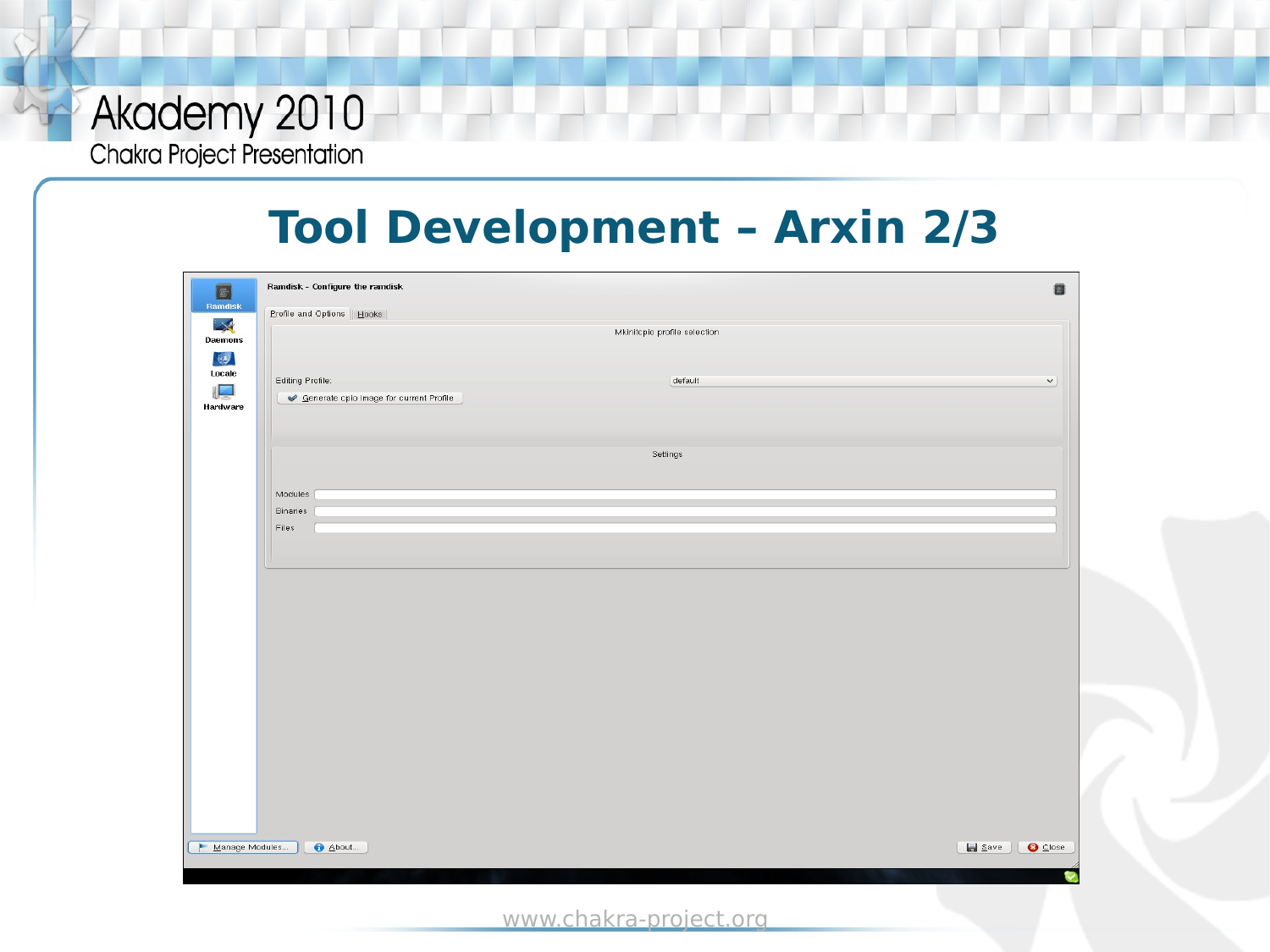### **Tool Development – Arxin 3/3**

| E                                                                   | Ramdisk - Configure the ramdisk                                                                                                                                                                                                                                                                   | 自                                                                                                                                                                                             |
|---------------------------------------------------------------------|---------------------------------------------------------------------------------------------------------------------------------------------------------------------------------------------------------------------------------------------------------------------------------------------------|-----------------------------------------------------------------------------------------------------------------------------------------------------------------------------------------------|
| Ramdisk                                                             | Profile and Options   Hooks                                                                                                                                                                                                                                                                       |                                                                                                                                                                                               |
| $\rightarrow$<br><b>Daemons</b><br>$\bigcirc$<br>Locale<br>Hardware | $\vee$ base<br>$\vee$ udev<br>$\checkmark$ autodetect<br>$\sqrt{ }$ pata<br>$\vee$ scsi<br>$\vee$ sata<br>$\checkmark$ filesystems<br>$\Box$ consolefont<br>$\Box$ dmesg<br>$\Box$ dsdt<br>$\cup$ fw<br>$\Box$ ide<br>$\Box$ keymap<br>$\cup$ lvm2<br>$\Box$ mdadm<br>$\Box$ net<br>$\Box$ pcmcia | $\hat{\phantom{a}}$<br>Drag and Drop Hooks to change their<br>running order. You can view some<br>informations about each hook in the<br>textbox below.<br>No Hooks Selected<br>$\hat{\cdot}$ |
| Manage Modules                                                      | <b>O</b> About                                                                                                                                                                                                                                                                                    | $\Box$ Save<br><b>O</b> Close                                                                                                                                                                 |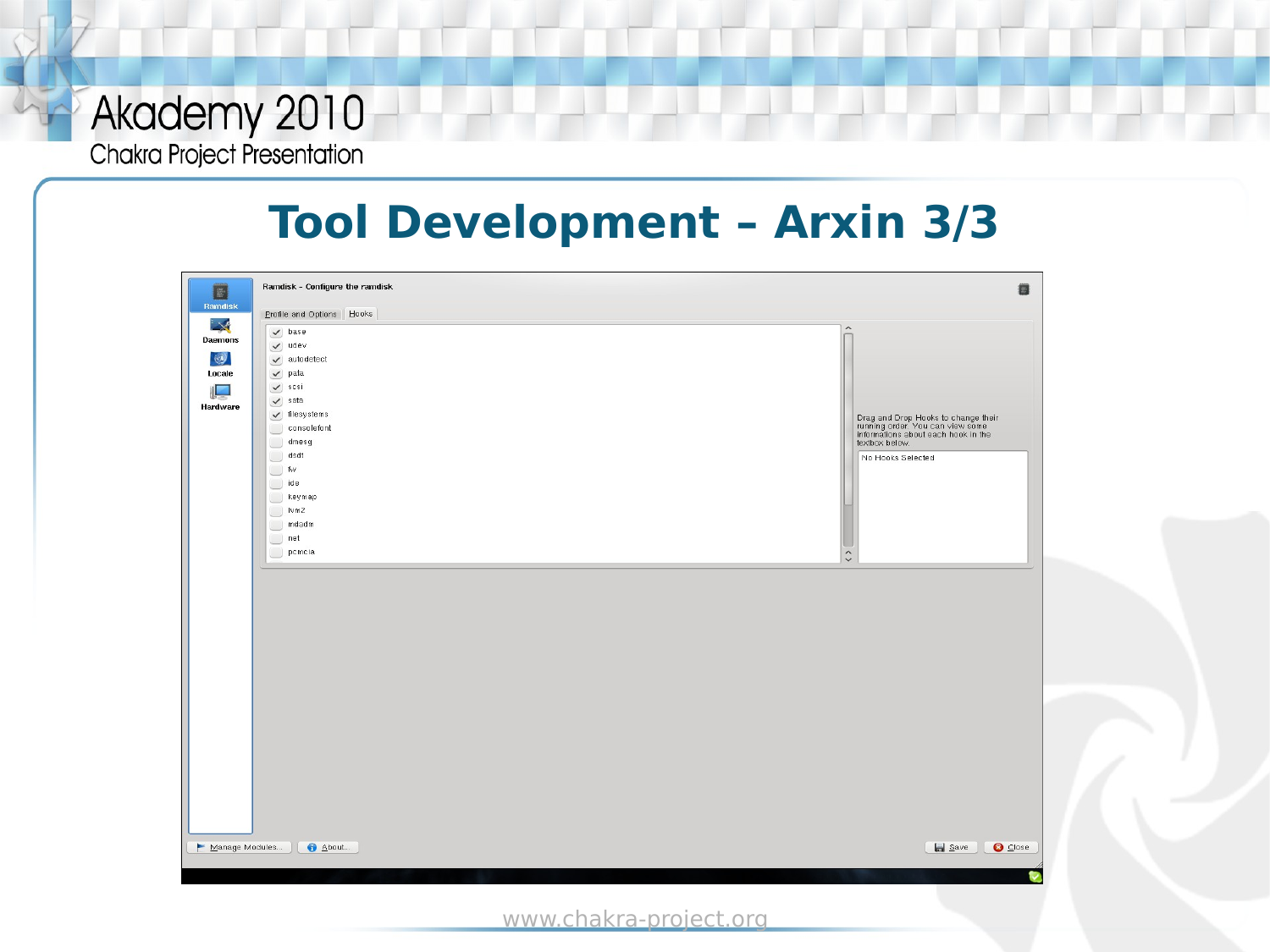## **Tool Development – Tribe 1/3**

- **Qt based installer for our Live CD**
- **Integrated self-updating**
	- **Update itself to the latest version before updating any other package**
- **Date, time, timezone configuration**
- **Locale, keymap configuration**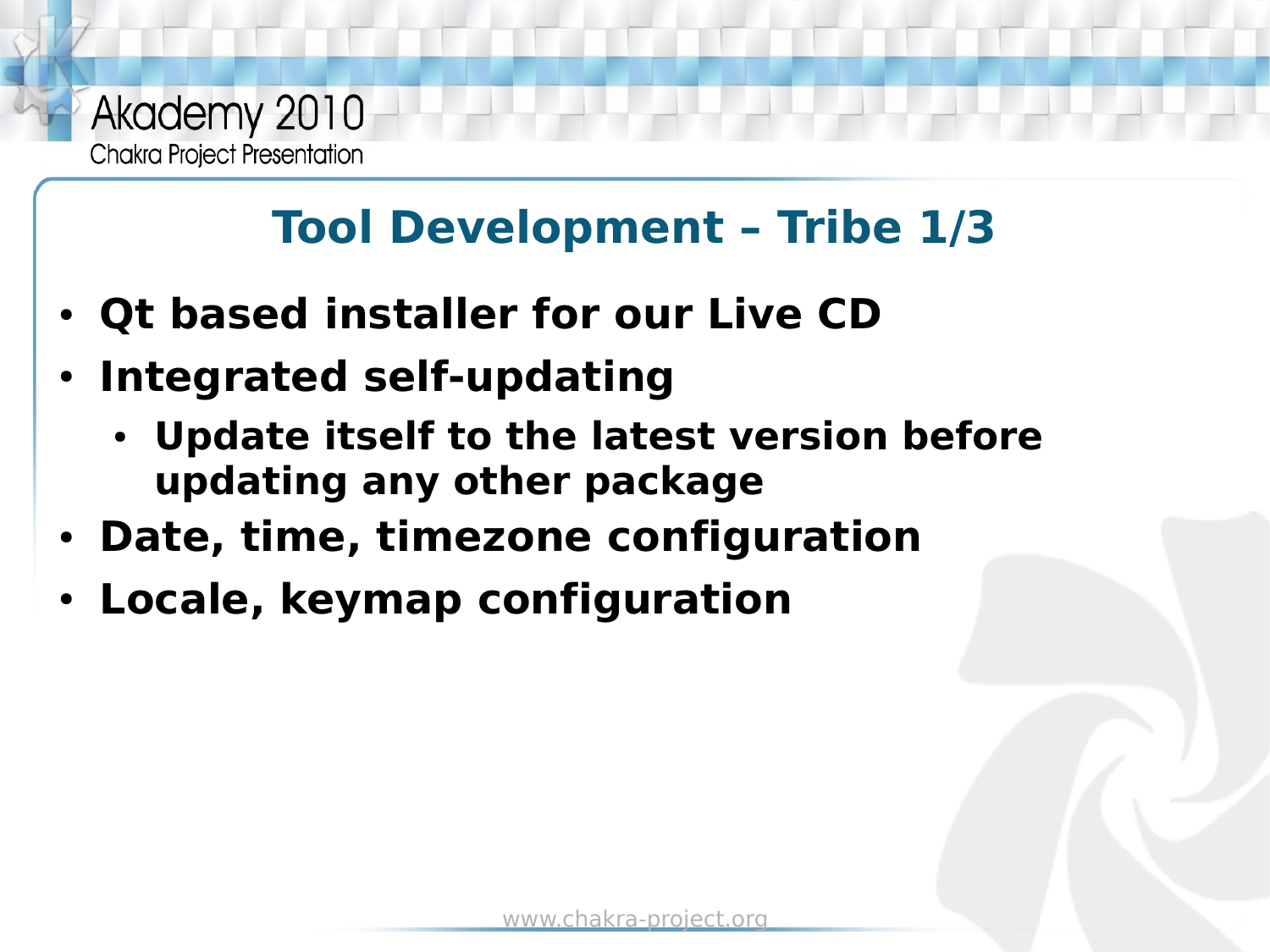## **Tool Development – Tribe 2/3**

- **Graphical partitioning with PartitionManager**
- **Easy and advanced partitioning opportunities**
- **System configuration**
- **Fancy and provides a lot of eye candy! :)**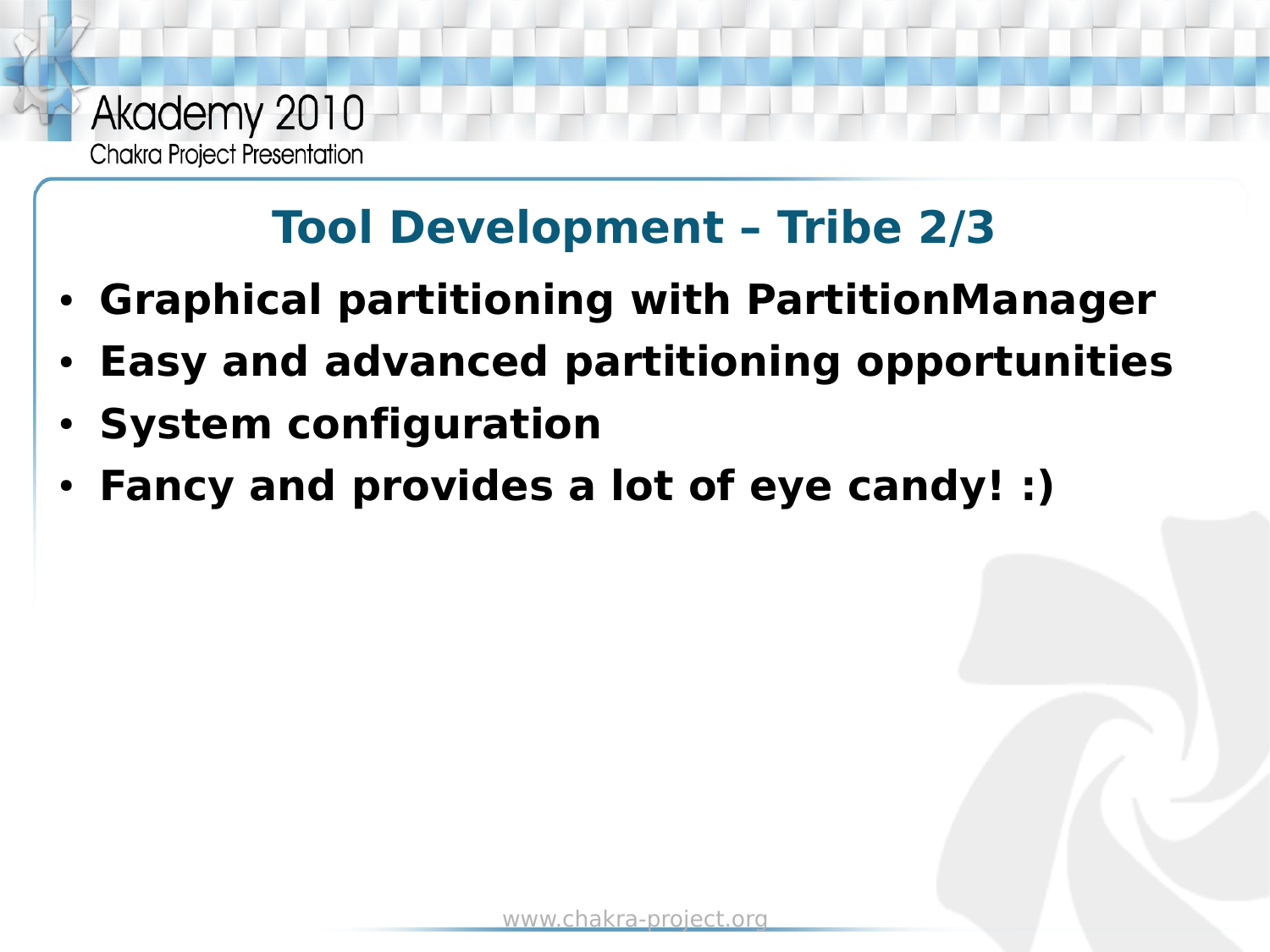### **Tool Development – Tribe 3/3**

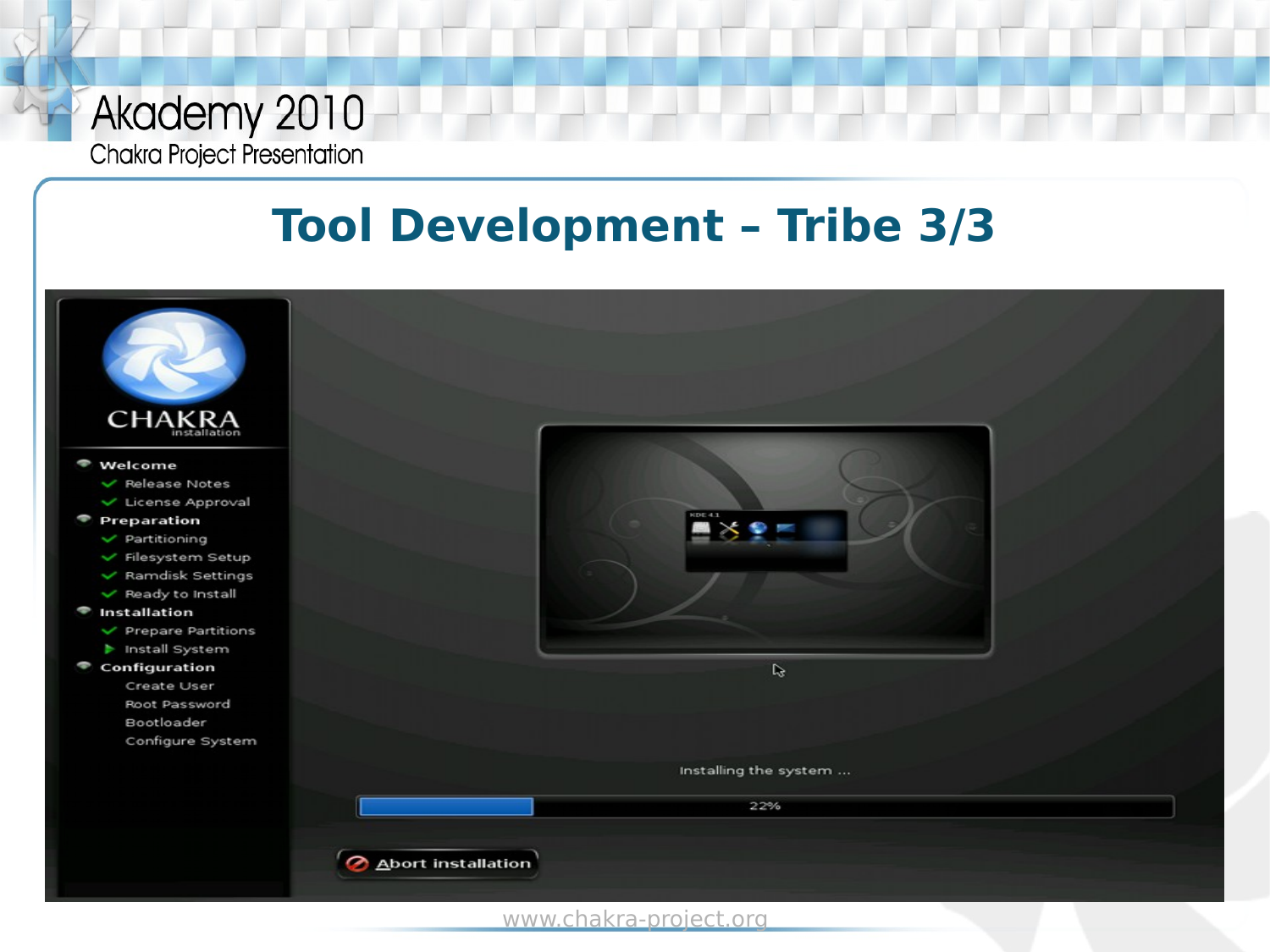## **Tool Development – Cinstall 1/3**

- **'.cb' mimetype (Chakra Boundle)**
- **Launcher**
- **Installer (.cinstall/repo)**
- **Setup** 
	- **entries to kicker**
	- **special mount group with root rights**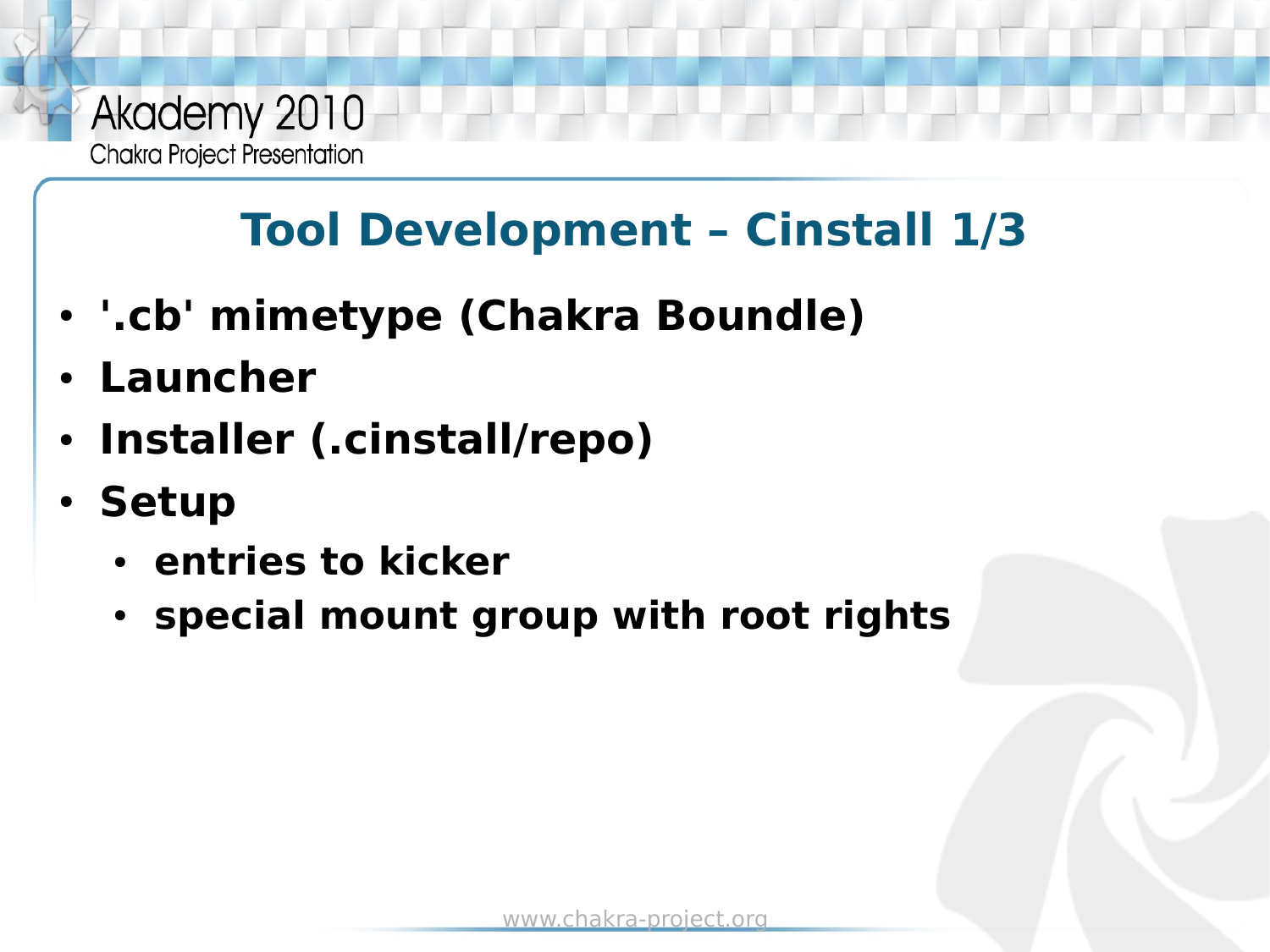# Akademy 2010

Chakra Project Presentation

## **Tool development – Cinstall 2/3**

| $\bullet$ $\circ$ |              | Package Creator                       | 200         |
|-------------------|--------------|---------------------------------------|-------------|
|                   |              | <b>Bundle Information</b>             |             |
|                   | Type:        | Launcher                              | $\check{~}$ |
|                   |              | Name:                                 |             |
|                   |              | Version:                              |             |
|                   | Description: |                                       |             |
|                   |              |                                       |             |
|                   |              |                                       |             |
|                   |              |                                       |             |
|                   |              |                                       |             |
|                   |              |                                       |             |
|                   |              | $< \underline{\mathsf{Back}}$<br>Next | Cancel      |
|                   |              | www.chakra-project.org                |             |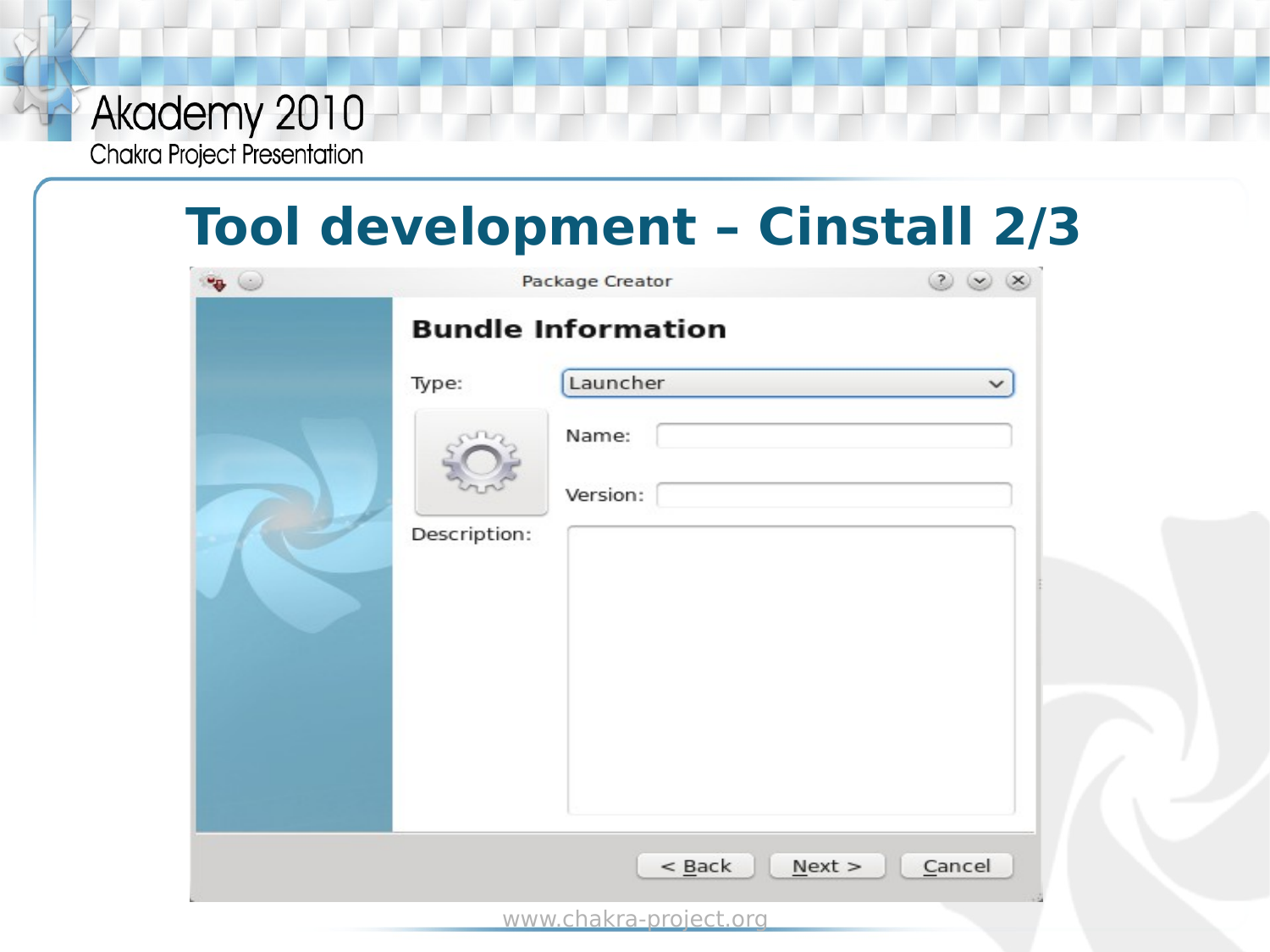### Akademy 2010

Chakra Project Presentation

# **Tool development – Cinstall 3/3**

| $\bullet$ $\circ$                                                                                                                                                                                                                                                                                                                                                                                                   | Cinstall                                                                                                                                                                                                                                                                                                                                                   | $\circledcirc$ $\circledcirc$                                                                                                                                                                                                                                                                                                                                                                                                                         |
|---------------------------------------------------------------------------------------------------------------------------------------------------------------------------------------------------------------------------------------------------------------------------------------------------------------------------------------------------------------------------------------------------------------------|------------------------------------------------------------------------------------------------------------------------------------------------------------------------------------------------------------------------------------------------------------------------------------------------------------------------------------------------------------|-------------------------------------------------------------------------------------------------------------------------------------------------------------------------------------------------------------------------------------------------------------------------------------------------------------------------------------------------------------------------------------------------------------------------------------------------------|
| Search<br>catalyst<br>cdemu-client<br>cdemu-daemon<br>cdparanoia<br>$\checkmark$<br>cdrdao<br>$\checkmark$<br>$\checkmark$ cdrkit<br>cfitsio<br>chakra-hardware-detection<br>chakra-initscripts<br>chakra-libpartitionmanager<br>chakra-tribe<br>chakra-tribe-debug<br>chmlib<br>$\checkmark$<br>choqok-svn<br>cinstall<br>$\checkmark$<br>clisp<br>cln<br>cloog-ppl<br>clucene<br>$\checkmark$<br>cmake<br>colibri | Repository<br>Name<br>Version<br>URL<br>Licenses<br>Groups<br>Provides<br>Depends On<br>Conflicts With : None<br>Replaces<br>Download Size : 77.54 K<br>Installed Size : 216.00 K<br>Packager<br>Architecture<br>Build Date<br>MD5 Sum<br>Description<br>and Package-Manager<br>Install:<br>Upgrade:<br>Remove:<br>$\widehat{\phantom{a}}$<br>$\checkmark$ | : apps-testing<br>: cinstall<br>: 20100628-1<br>: http://chakra-project.org/<br>: GPL<br>: None<br>: None<br>: kdelibs qt squashfs-tools xz-utils<br>Optional Deps : akabei: for akabei support<br>pacman: for pacman support<br>: None<br>: Phil Miller <philm@chakra-project.org><br/>: 1686<br/>: Mon 28 Jun 2010 11:32:52 PM EEST<br/>: 6707ab9f7c502733ab69192d75e12de8<br/>: Drake Justice's Bundle Creator/Launcher</philm@chakra-project.org> |
| Browse                                                                                                                                                                                                                                                                                                                                                                                                              | Apply                                                                                                                                                                                                                                                                                                                                                      | Upgrade                                                                                                                                                                                                                                                                                                                                                                                                                                               |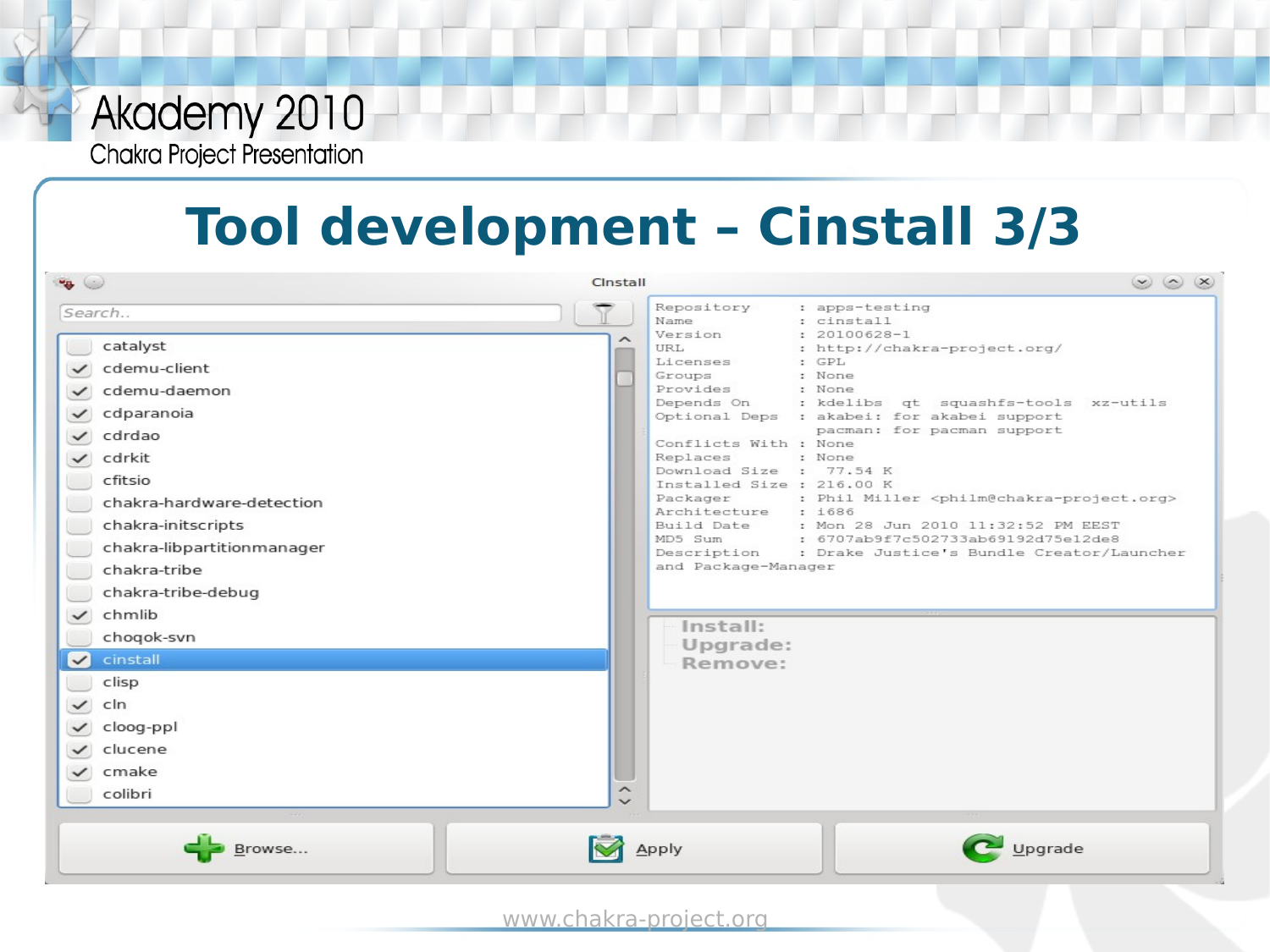## **Tool Development – Chakra BuildEnv 1/3**

- **Create the GNU/Linux CD/DVD/USB images**
- Wrapper around a patched version of the most **basic functions of larch scripts (bash/python)**
- **Create LZMA compressed media (squashfs)**
	- **Better compression**
	- **Smaller images (2200MB/CD)**
- **Small and easy hardware autoconfig**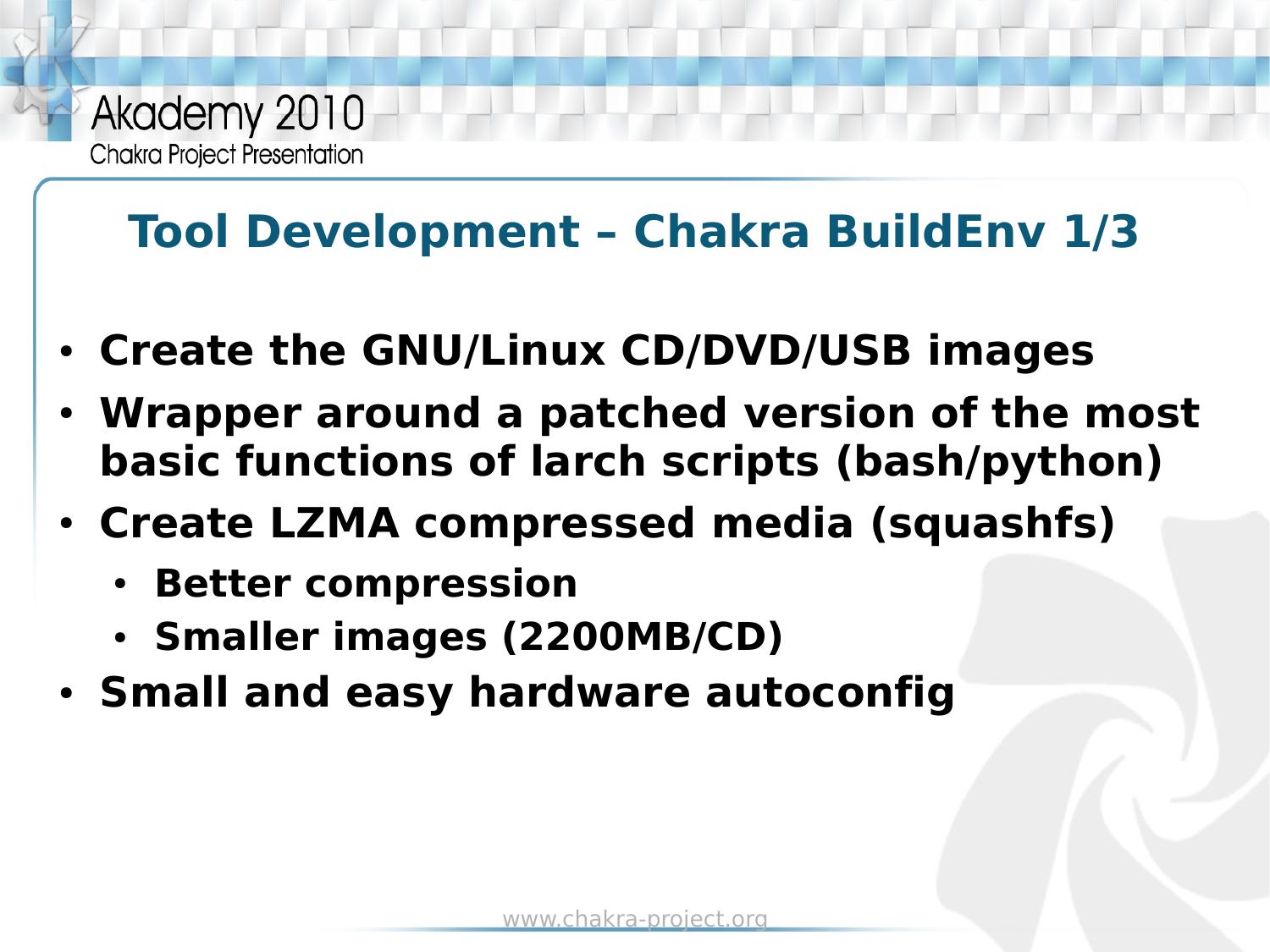## **Tool Development – Chakra BuildEnv 2/3**

- **Nice GUI** 
	- **Architecture (i686/x86\_64)**
	- **Booting mode (grub/syslinux)**
	- **Profile**
- **Automated packaging**
	- **Clean chroot environmen**
	- **Static pacman needed only (Can be done on other distributions)**
	- **2 simple scripts (update/upload)**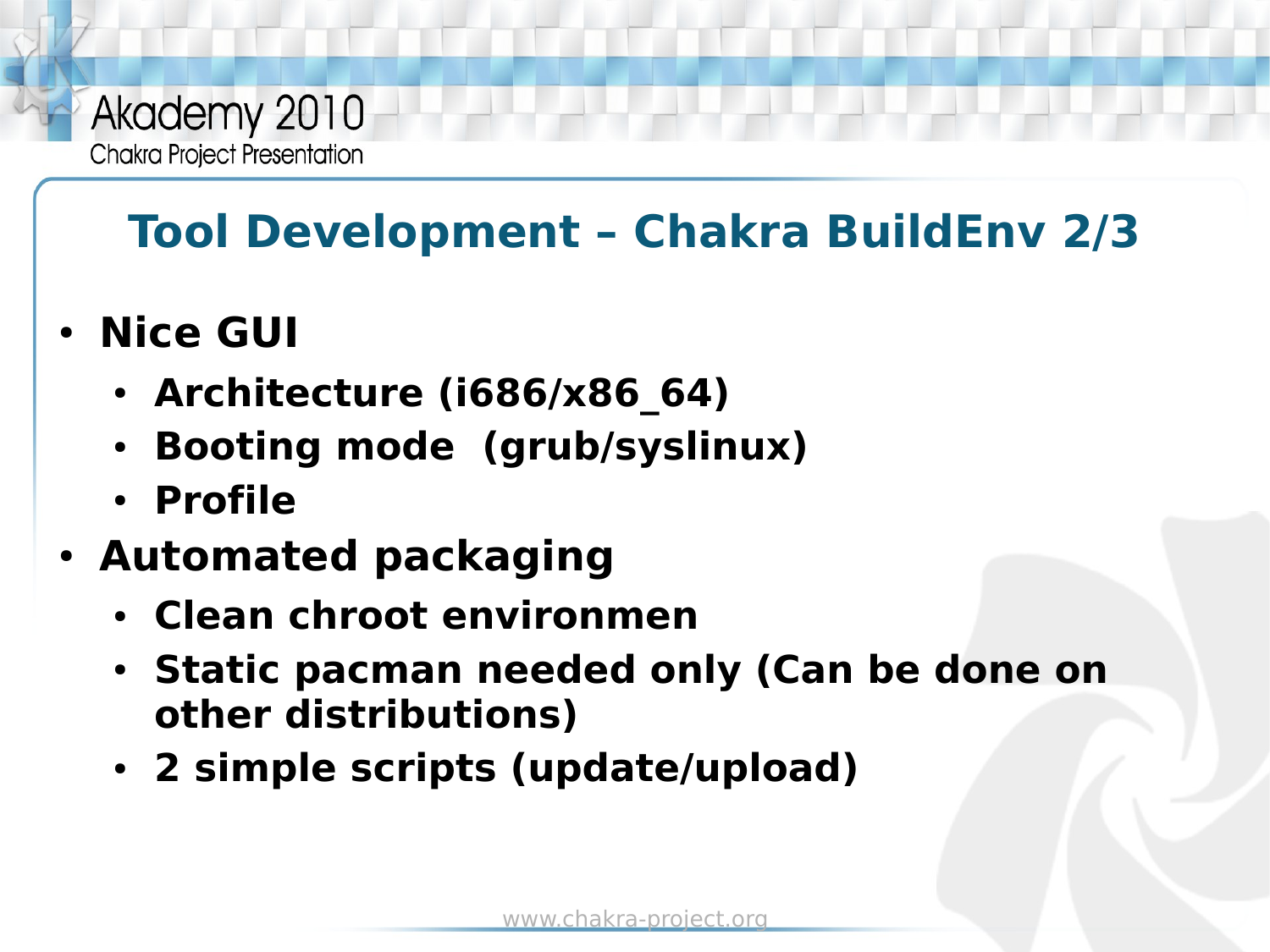### **Tool Development – Chakra BuildEnv 3/3**

| chakra-buildenv: bash |                                                                                                                      |                                                                                                                                                                                                                                         |                                                                                                                                  |                                             |                                                                |                                                                    |   |  |
|-----------------------|----------------------------------------------------------------------------------------------------------------------|-----------------------------------------------------------------------------------------------------------------------------------------------------------------------------------------------------------------------------------------|----------------------------------------------------------------------------------------------------------------------------------|---------------------------------------------|----------------------------------------------------------------|--------------------------------------------------------------------|---|--|
| Datei                 |                                                                                                                      |                                                                                                                                                                                                                                         |                                                                                                                                  |                                             | Bearbeiten Ansicht Verlauf Lesezeichen Einstellungen Hilfe     |                                                                    |   |  |
|                       |                                                                                                                      | chakra-buildenvJ\$<br>$\blacksquare$ chakra-buildenv]\$<br>chakra-buildenv]\$<br>chakra-buildenvJ\$<br>ehakra-buildenv]\$<br>ehakra-buildenv]\$<br>chakra-buildenv]\$<br>chakra-buildenvJ\$<br>chakra-buildenv]\$<br>ehakra-buildenv]\$ | chakra-buildenvJ\$<br>chakra-buildenvJ\$<br>chakra-buildenvl\$<br>chakra-buildenvl\$<br>chakra-buildenvl\$<br>chakra-buildenvl\$ | chakra-buildenvl\$ ./1-clean.sh             |                                                                |                                                                    |   |  |
|                       | run 1-fullclean.sh                                                                                                   |                                                                                                                                                                                                                                         |                                                                                                                                  |                                             | This will clean the build environment, except kernel26 and its | dependencies. If you want to recreate the media with a new kernel, |   |  |
|                       | Do you want to proceed? $(y/n)$ y<br>Cleaning up $\dots$                                                             |                                                                                                                                                                                                                                         |                                                                                                                                  | $\ge$ removing stale configs and stuff done |                                                                |                                                                    |   |  |
|                       | $>$ cleaning /abs done<br>$\geq$ cleaning overlay done<br>$>$ cleaning /repository done<br>$>$ cleaning /system done |                                                                                                                                                                                                                                         |                                                                                                                                  |                                             |                                                                |                                                                    |   |  |
|                       | $>$ All done!                                                                                                        |                                                                                                                                                                                                                                         |                                                                                                                                  |                                             |                                                                |                                                                    |   |  |
|                       |                                                                                                                      | chakra-buildenvl\$                                                                                                                                                                                                                      |                                                                                                                                  |                                             |                                                                |                                                                    |   |  |
|                       | <b>E</b> akra-buildeny : bash                                                                                        |                                                                                                                                                                                                                                         |                                                                                                                                  |                                             |                                                                |                                                                    | × |  |
|                       |                                                                                                                      |                                                                                                                                                                                                                                         |                                                                                                                                  |                                             | www.chakra-project.org                                         |                                                                    |   |  |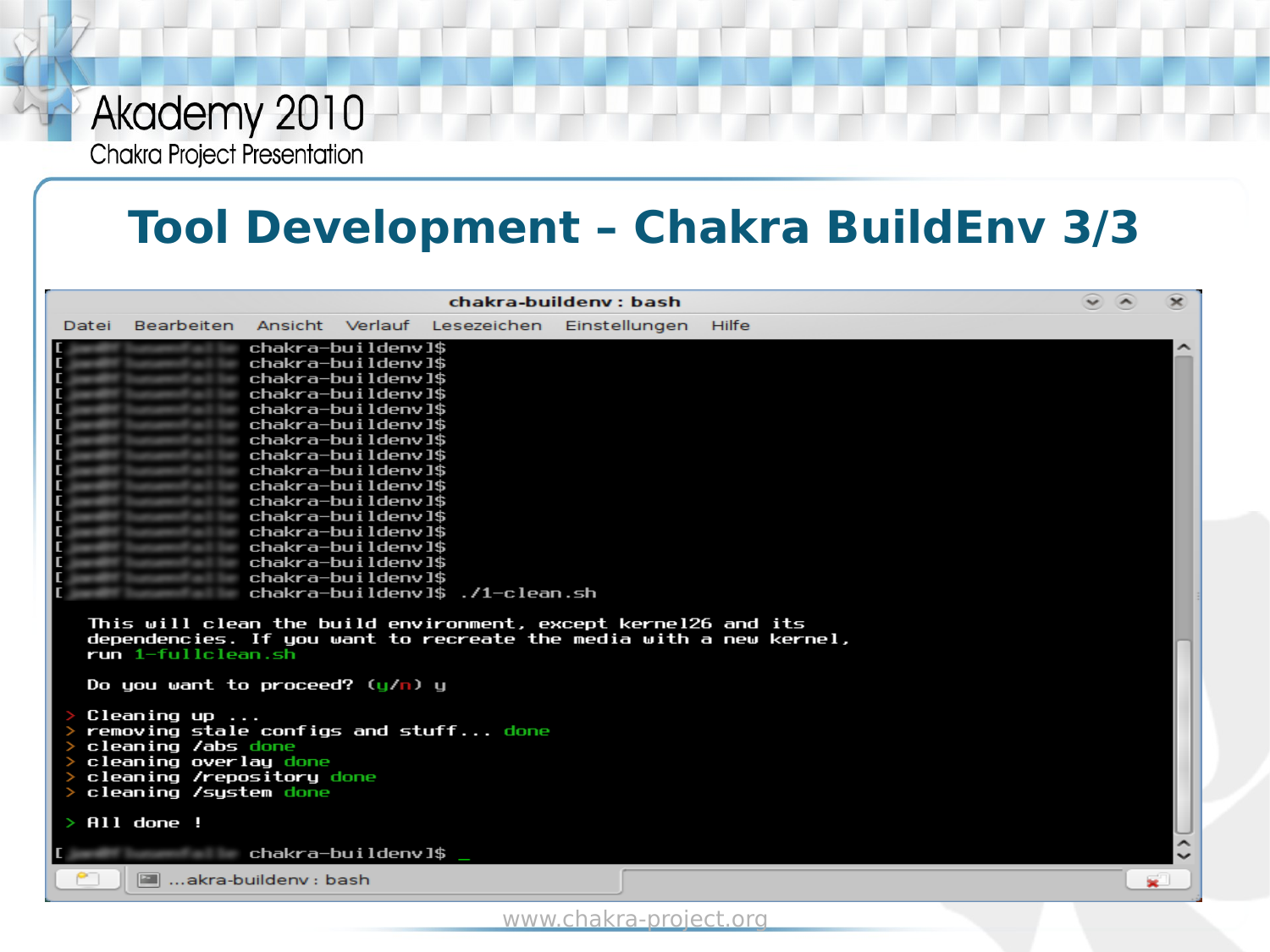## **Comparison to other distributions 1/2**

- **Faster**
	- **Booting**
	- **Installing**
	- **Launching**
- **More stable**
	- **Crash free**
	- **Updates**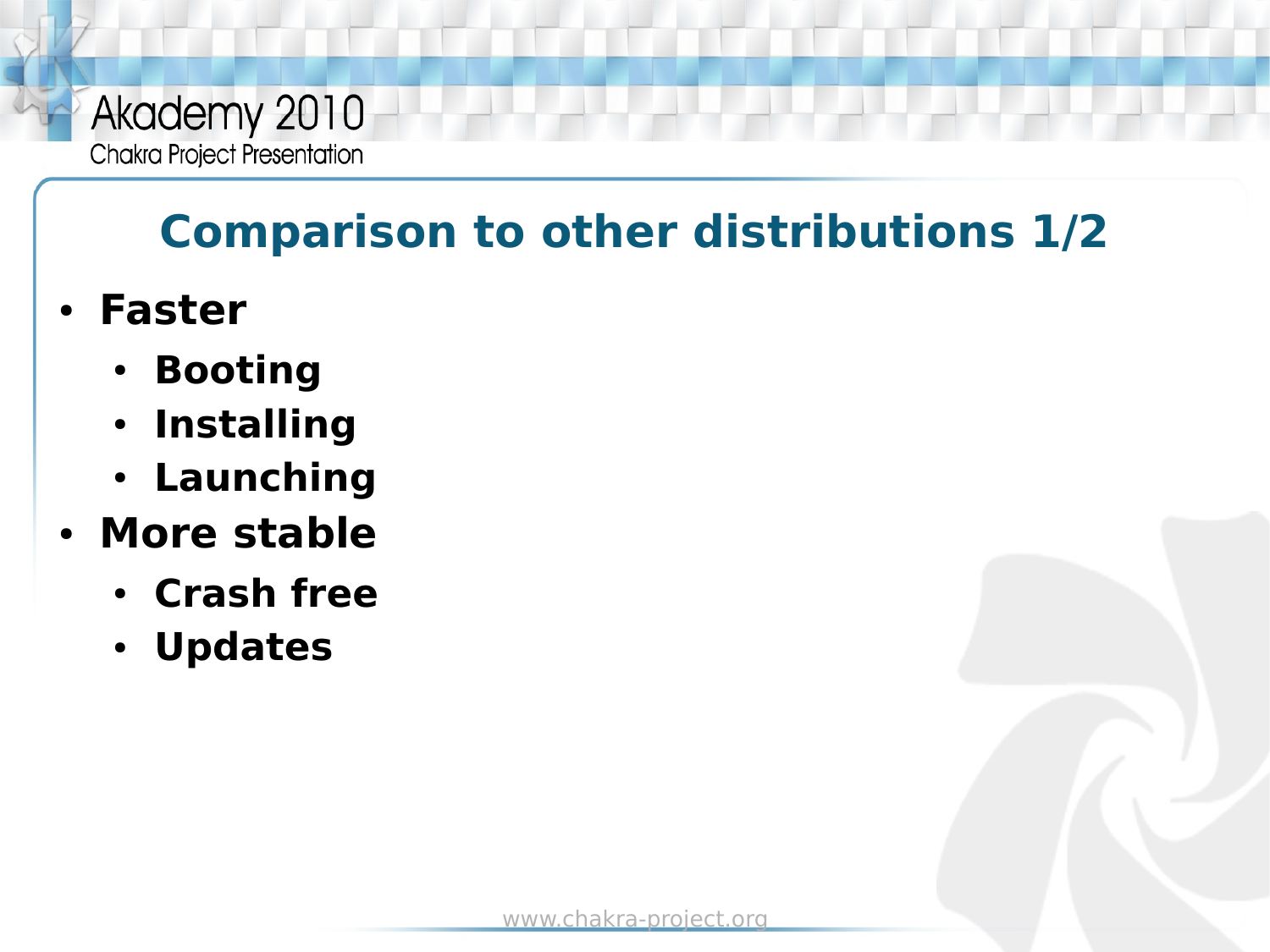## **Comparison to other distributions 2/2**

- **Cleaner**
	- **Fewer userhelper daemon/programs**
- **Simpler**
	- **No GTK apps/libraries installed by default**
	- **Good bundle system**
	- **Smarter package manager**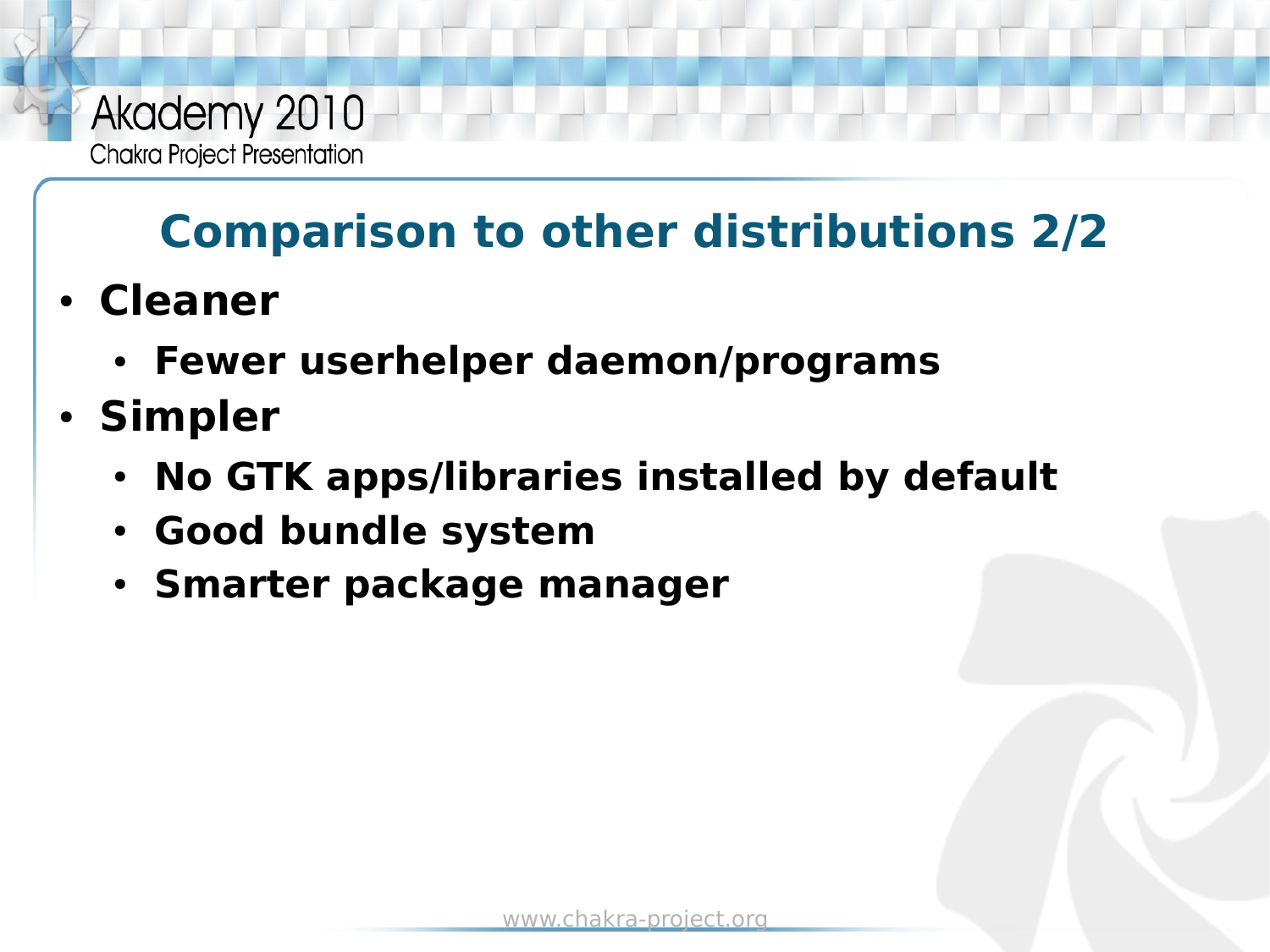

# **Community**

- **Forum: http://chakra-project.org/bbs**
- **Bug tracker: http://chakra-project.org/bugs**
- **Wiki: <http://chakra-project.org/wiki>**
- **IRC: #chakra and #chakra-devel on freenode**
- **Mailing lists: chakra, chakra-devel on google group**
- **New packagers, developers and volunteers are welcome :-)**